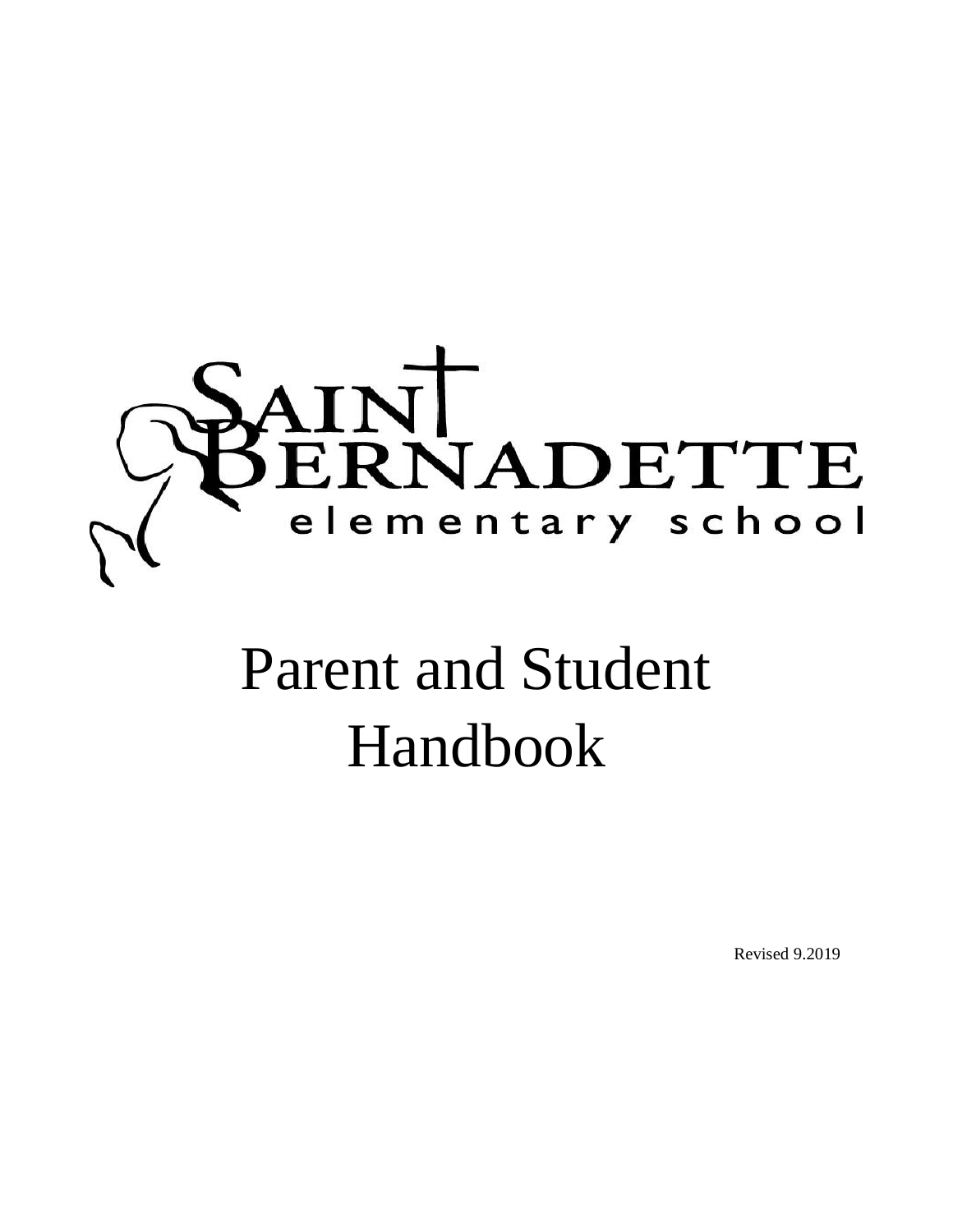| <b>SCHOOL MISSION AND STRUCTURE</b>               | $2 - 4$                 |
|---------------------------------------------------|-------------------------|
| <b>TYPE OF SCHOOL</b>                             | 2                       |
| <b>MISSION</b>                                    | $\overline{c}$          |
| PHILOSOPHY                                        | $\overline{c}$          |
| GOALS                                             | $\overline{2}$          |
| <b>LOCAL POLICY MAKING</b>                        | 3                       |
| COMMUNICATION                                     | $\sqrt{3}$              |
| <b>HANDLING OF CONCERNS</b>                       | 3                       |
| <b>PTO</b>                                        | $\overline{\mathbf{4}}$ |
| <b>ADMISSION, REGISTRATION, AND TUITION</b>       | $4 - 6$                 |
| <b>ADMISSION AND REGISTRATION</b>                 | 4                       |
| <b>KINDERGARTEN ADMISSION</b>                     | 5                       |
| <b>PARTICIPATING PARISHIONER POLICY</b>           | 5                       |
| TUITION AND ASSISTANCE                            | $\mathsf S$             |
| <b>TUITION PAYMENT PLANS</b>                      | 6                       |
| <b>PARENTAL SERVICE</b>                           | 6                       |
| THE SCHOOL DAY                                    | <u>7-8</u>              |
| ARRIVAL AND DISMISSAL PROCEDURES                  | 7                       |
| <b>MORNING PROCEDURE</b>                          | 7                       |
| AFTERNOON PROCEDURE                               | $7 - 8$                 |
| <b>ATTENDANCE</b>                                 | $8 - 10$                |
| <b>EXCUSED ABSENCES</b>                           | 8                       |
| <b>VACATION (ELECTIVE) ABSENCES</b>               | $\boldsymbol{9}$        |
| <b>EXCESSIVE ABSENCES</b>                         | 9                       |
| <b>TARDINESS</b>                                  | 9                       |
| EXCESSIVE OR HABITUAL TARDINESS                   | 9                       |
| EARLY DISMISSAL                                   | 9                       |
| <b>TRANSPORTATION</b>                             | 10                      |
| POLICIES FOR CHANGES IN DAY-TO-DAY TRANSPORTATION | 10                      |
| <b>LUNCH PROGRAM</b>                              | <u>10</u>               |
| <b>VISITORS</b>                                   | <b>10</b>               |
| <b>HEALTH AND SAFETY</b>                          | <u> 11-12</u>           |
|                                                   |                         |
| <b>EMERGENCY FORM</b>                             | 11                      |
| <b>IMMUNIZATIONS</b>                              | 11                      |
| <b>ILLNESS AND INJURY</b>                         | 11                      |
| MEDICATION                                        | 11                      |
| <b>ALLERGIES</b>                                  | 12                      |
| <b>CHRONIC ILLNESS</b>                            | 12                      |
| HEALTH SCREENINGS FOR STUDENTS                    | 12                      |
| <b>MENTAL HEALTH</b>                              | 12                      |

# **TABLE OF CONTENTS**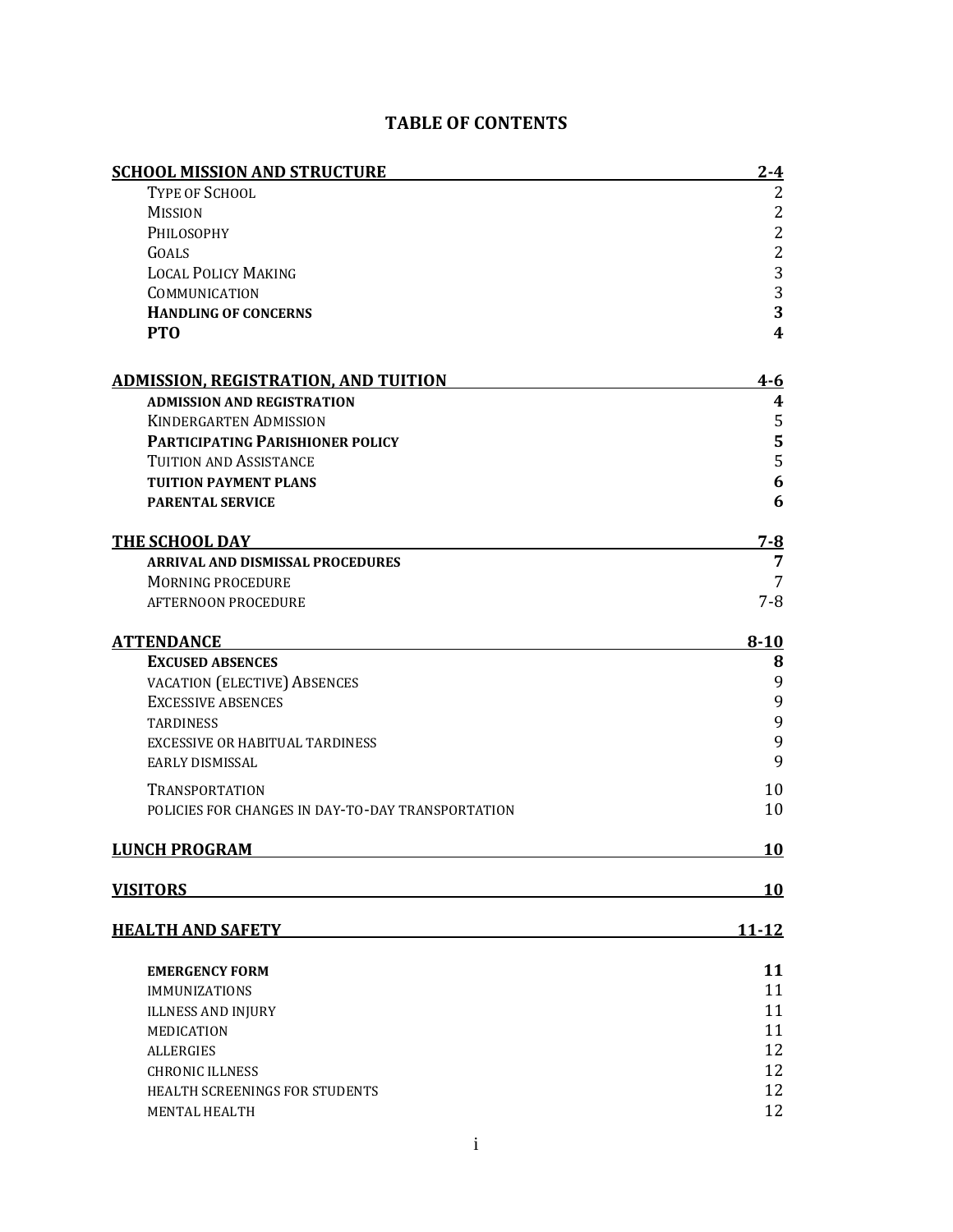| <b>GENDER DYSPHORIA</b>                               | 12        |
|-------------------------------------------------------|-----------|
| <b>AIDS POLICY</b>                                    | 12        |
| <b>EMERGENCY PROCEDURES</b>                           | 13        |
| DRILLS                                                | 13        |
| <b>PHONE USAGE</b>                                    | 13        |
| <b>EMERGENCY SCHOOL CLOSING</b>                       | 13        |
| ARCHDIOCESE OF CINCINNNATI DECREE ON CHILD PROTECTION | 13        |
| <b>DRESS CODE</b>                                     | $13 - 17$ |
| <b>DRESS CODE</b>                                     | 13        |
| DRESS CODE FOR GIRLS                                  | $14 - 15$ |
| DRESS CODE FOR BOYS                                   | $15 - 16$ |
| <b>GYM CLOTHES FOR ALL STUDENTS</b>                   | 16        |
| DRESS CODE: NON-UNIFORM DAYS                          | $16-17$   |
| <b>GRADUATION AND CONFIRMATION DRESS</b>              | 17        |
| DRESS CODE FOR OTHER SCHOOL FUNCTIONS                 | 17        |
| <b>EXTRA CLOTHING</b>                                 | 17        |
| <b>INSTRUCTIONAL PROGRAM</b>                          | $17 - 21$ |
| <b>HOMEWORK</b>                                       | 17        |
| <b>TESTING PROGRAM</b>                                | 18        |
| <b>REPORT CARDS</b>                                   | 18        |
| <b>MARKING FOR GRADES K-3</b>                         | 18        |
| <b>MARKING FOR GRADES 4-8</b>                         | 19        |
| <b>INTERIMS</b>                                       | 19        |
| <b>PROMOTION AND RETENTION</b>                        | 19        |
| <b>PROMOTION</b>                                      | 19        |
| ASSIGNMENT/PLACEMENT TO GRADE                         | 19        |
| <b>RETENTION</b>                                      | 19        |
| SUMMER SCHOOL/TUTORING                                | 20        |
| <b>PARENT/TEACHER CONFERENCES</b>                     | 20        |
| <b>FIELD TRIPS</b>                                    | 20        |
| STUDENT SERVICE HOUR REQUIREMENTS                     | 20        |
| <b>AUXILIARY SERVICES</b>                             | $20 - 21$ |
| <b>LIBRARY</b>                                        | 21        |
| <b>INTERNET INFORMATION</b>                           | 21        |
| PRIVACY OF RECORDS/TRANSFER OF RECORDS                | 21        |
| NON-CUSTODIAL PARENTS/BUCKLEY AMENDMENT               | 21        |
| <b>CODE OF CONDUCT</b>                                | 21-29     |
| <b>EXPECTATIONS FOR PARENTS</b>                       | $21 - 22$ |
| <b>EXPECTATIONS FOR STUDENTS</b>                      | $22 - 23$ |
| <b>EXPECTATIONS FOR LUNCH</b>                         | 23        |
| EXPECTATIONS FOR PLAYGROUND AND FOR RECESS            | 23        |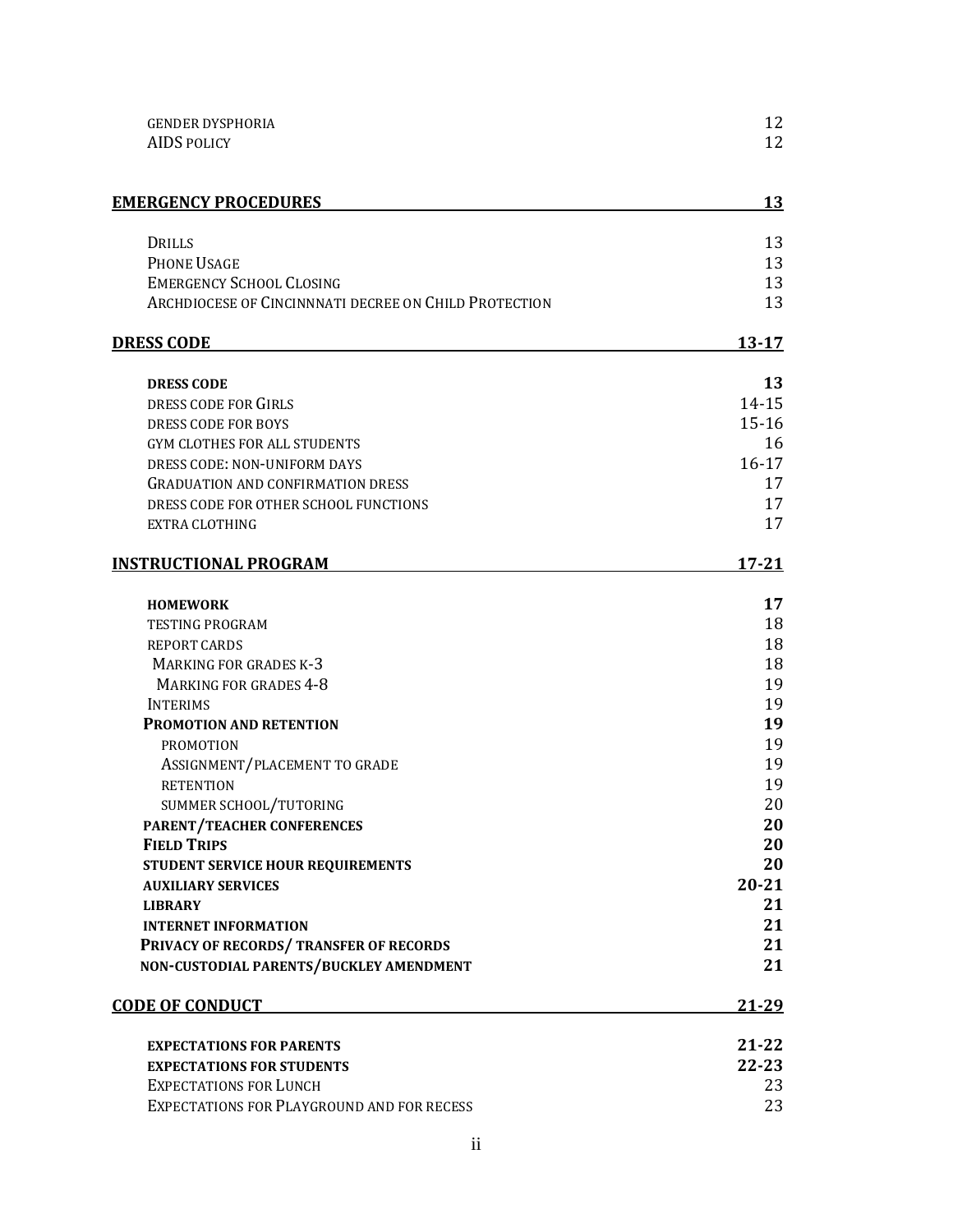| CARE OF SCHOOL PROPERTY                  | $23 - 24$ |
|------------------------------------------|-----------|
| TEXTBOOKS AND TABLETS                    | 24        |
| <b>INFRACTIONS</b>                       | 24        |
| ACADEMIC DISHONESTY/PLAGIARISM           | 24        |
| CELL PHONES/ELECTRONIC DEVICES           | 24        |
| <b>WEAPONS</b>                           | 25        |
| PROPER BUS CONDUCT                       | 25        |
| <b>SUBSTANCE ABUSE POLICY</b>            | 25        |
| HARASSMENT, INTIMIDATION, AND BULLYING   | 25-29     |
| DEFINITION OF TERMS                      | $25 - 26$ |
| EVALUATING BEHAVIOR                      | 26        |
| <b>TYPES OF CONDUCT</b>                  | $26 - 27$ |
| <b>COMPLAINTS</b>                        | 27        |
| <b>SCHOOL PERSONNEL RESPONSIBILITIES</b> | 27-29     |
| MISCELLANEOUS NOTE                       | 29        |

#### **DISCIPLINE PROCEDURES 29-31**

**GRADES K-3 29 GRADES 4-8 29-30** BEHAVIOR PLANS 30 DETENTIONS 30 SUSPENSION 30 IN SCHOOL 30 OUT OF SCHOOL 30 EXPULSION 31 IMMEDIATE REMOVAL 31

| <b>STUDENT RECOGNITION</b>      | $31 - 32$ |
|---------------------------------|-----------|
|                                 |           |
| <b>ACADEMIC AWARDS</b>          | 31        |
| <b>EXEMPLARY STUDENT AWARDS</b> | 32        |
| <b>CITIZENSHIP AWARDS</b>       | 32        |
| PERSONAL GROWTH AWARDS          | 32        |
| <b>SCHOLARSHIPS</b>             | 32        |
| PERFECT ATTENDANCE              | 32        |

**EIGHTH GRADE AWARDS 32**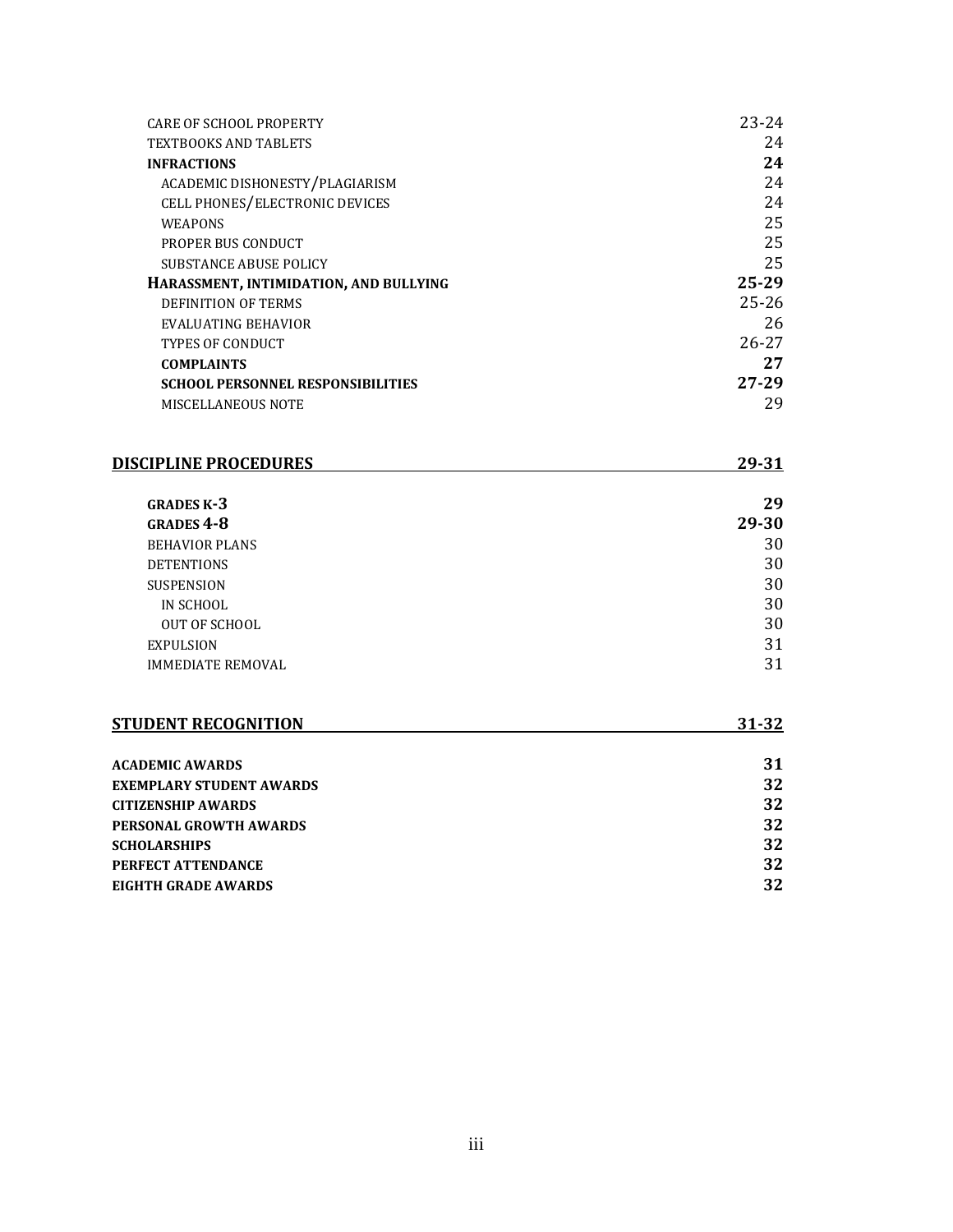# **SCHOOL MISSION AND STRUCTURE**

# **TYPE OF SCHOOL**

St. Bernadette School is chartered and approved by the State of Ohio as an elementary school, offering instruction for grades Kindergarten through Eight. St. Bernadette is a parish elementary school operated, supported and directed as part of a parish sponsored educational program pursuant to the policies of the Archdiocesan Education Commission and the laws of the State of Ohio. St. Bernadette School serves the parish communities of St. Bernadette Church (Amelia), St. Mary Church (Bethel), St. Peter Church (New Richmond), as well as non-parish-affiliated families.

#### **SCHOOL MISSION**

The mission of St. Bernadette School is dedicated to creating an environment which develops the whole child spiritually, intellectually, emotionally, physically and socially in order to prepare students for active and mature participation in their Church, family and society.

#### **SCHOOL PHILOSOPHY**

#### ACADEMIC EXCELLENCE AND FULFILLMENT OF SELF FOR THE GLORY OF GOD

 St. Bernadette School is committed to offering a quality Catholic Education for each student. The student's entire personality is considered in the learning situation as individual needs are recognized and met with the loving support and cooperation of parents. We foster each student's development as a total person. Academic excellence and fulfillment of self through quality education are our emphases for each student.

#### **SCHOOL GOALS**

In accordance with the foregoing philosophy, the following goals are set forth..

- 1. To help students realize the worth and dignity of each person, and to foster a truly Christian spirit of respect and cooperation among all members of our community.
- 2. To help each student recognize and develop his/her own characteristics, talents, and unique personality.
- 3. To develop proper respect for rights and property of others.
- 4. To help each student develop moral values which are reflected in daily Christian living.
- 5. To promote individual and group interaction among students, faculty, principal and pastor.
- 6. To promote a proper learning environment including test material, techniques, and evaluation procedures to serve as a framework for individual and group progress.
- 7. To provide students with optimum learning opportunities: to instill in them the desire to learn and extend the use of this knowledge, religious and secular, beyond the limits of the classroom.
- 8. To develop social awareness of peace and justice, of our global membership, of proper use of our limited natural resources, and of proper appreciation and respect for all minorities.
- 9. To encourage staff members to take an interest in the outside activities of students and to be available to students and their parents.
- 10. To facilitate the dynamic growth of educational excellence by studying and implementing new programs and methods, by introducing faculty and staff to the rationale of the Catholic School, and by supporting an ongoing program of faculty and administrative appraisal and development.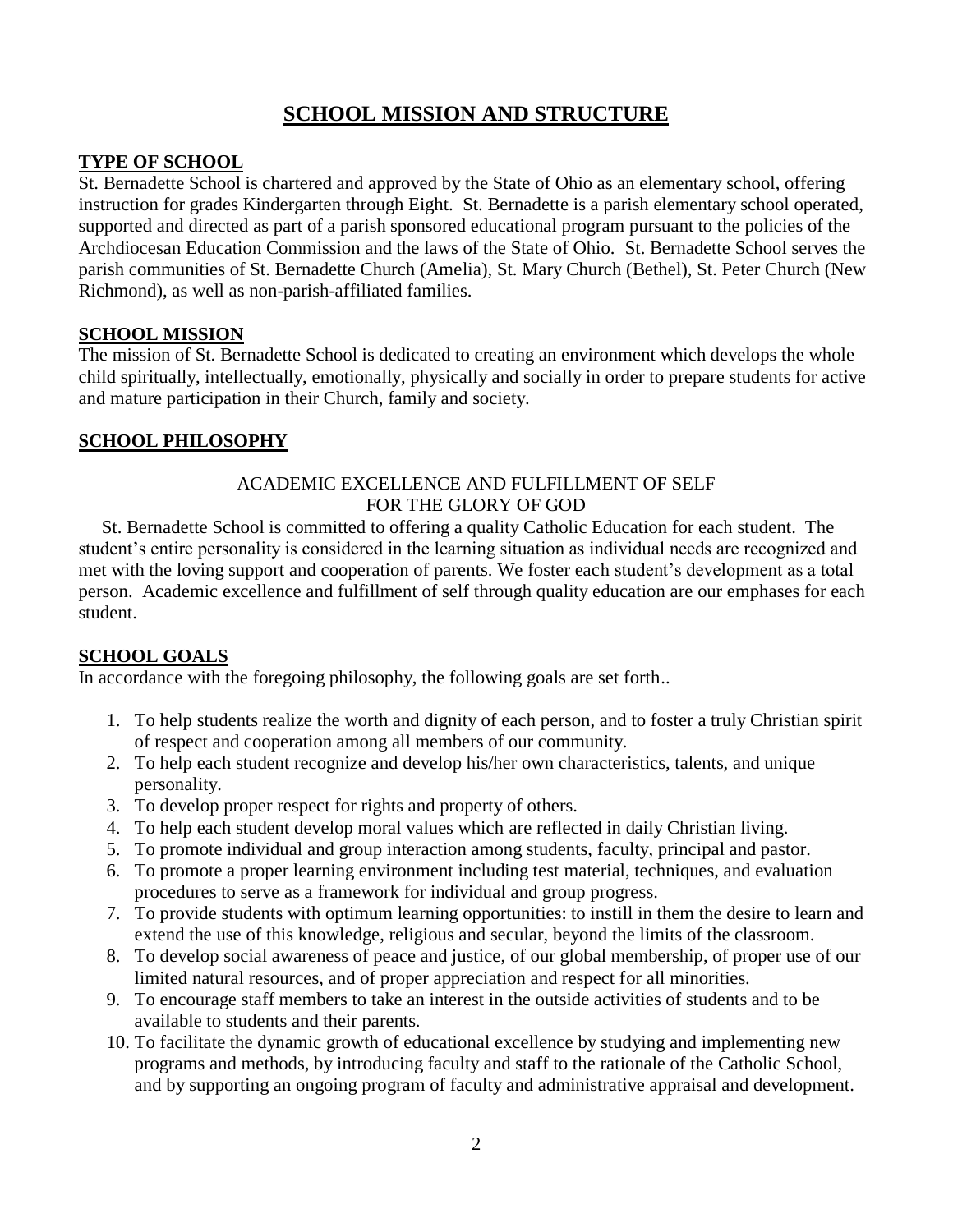# **LOCAL POLICY MAKING**

The Principal is charged with the responsibility of setting school policies, adhering to state and federal policies, and establishing a safe and productive school environment. The Pastor and Principal invite concerns about any existing policy or the need for a particular policy (e.g., admission policy, class size policy, tuition policy). If a parent or parishioner has a concern, he/she should contact the Principal or Pastor. Individual instruction and disciplinary issues should be addressed first to the teacher(s) and then to the Principal.

#### **COMMUNICATON**

 Communication between school and home is the key to a child's success. St. Bernadette School uses email as our primary mode of parent communication. If you do not have access to a computer or do not have an email account, please let the office know immediately.

The Thursday newsletter is distributed as a group email. Please make sure that your email platform accepts the principal's email address and does not send the group emails to spam.

Gradelink: This is used to trace student's progress, grades, and discipline. Teachers can email parents through Gradelink individually, or as a group, however, it is the parent's responsibility to access Gradelink to check on the student's progress. **Daily emails from Gradelink will not be sent to parents.**

#### **HANDLING OF CONCERNS**

St. Bernadette School is a community of people. From time to time problems, concerns and conflicts will arise. Our goal is to approach conflicts as differences that can be solved co-operatively and charitably.

In order to promote open communication, concerns must be first discussed among the parties involved at the lowest level.

- 1. If a parent has a concern or question about an administrative decision or practice, contact the principal.
- 2. a. If a parent has a concern or question about something involving a teacher and their child (e.g., class instruction, discipline), contact the teacher.

b. If the initial conference does not resolve the concern or question, then contact the principal. c. If the matter is still unresolved, request a conference with the teacher and the principal.

- 3. If the parent has worked with the teacher and the principal, and is still dissatisfied how a matter has been resolved, the parent may contact the Pastor.
- 4. Teacher and principal requests for meetings are to be honored by the parent/guardian as soon as possible.
- 5. In the event that a parent and the school cannot resolve a concern or policy, or are in disagreement over fundamental school principles and procedures, withdrawal may be recommended.

\*\*If a parent has a concern about another student at the school, the parent should contact the child's teacher or the principal. The school will facilitate communication about the concern. Parents not serving in a supervisory capacity should not directly approach, interrogate, reprimand other students at school about problems or concerns. When handling any concern between a parent and another student, all parents involved must have prior notification of the situation and how it will be addressed. A school staff person must be present.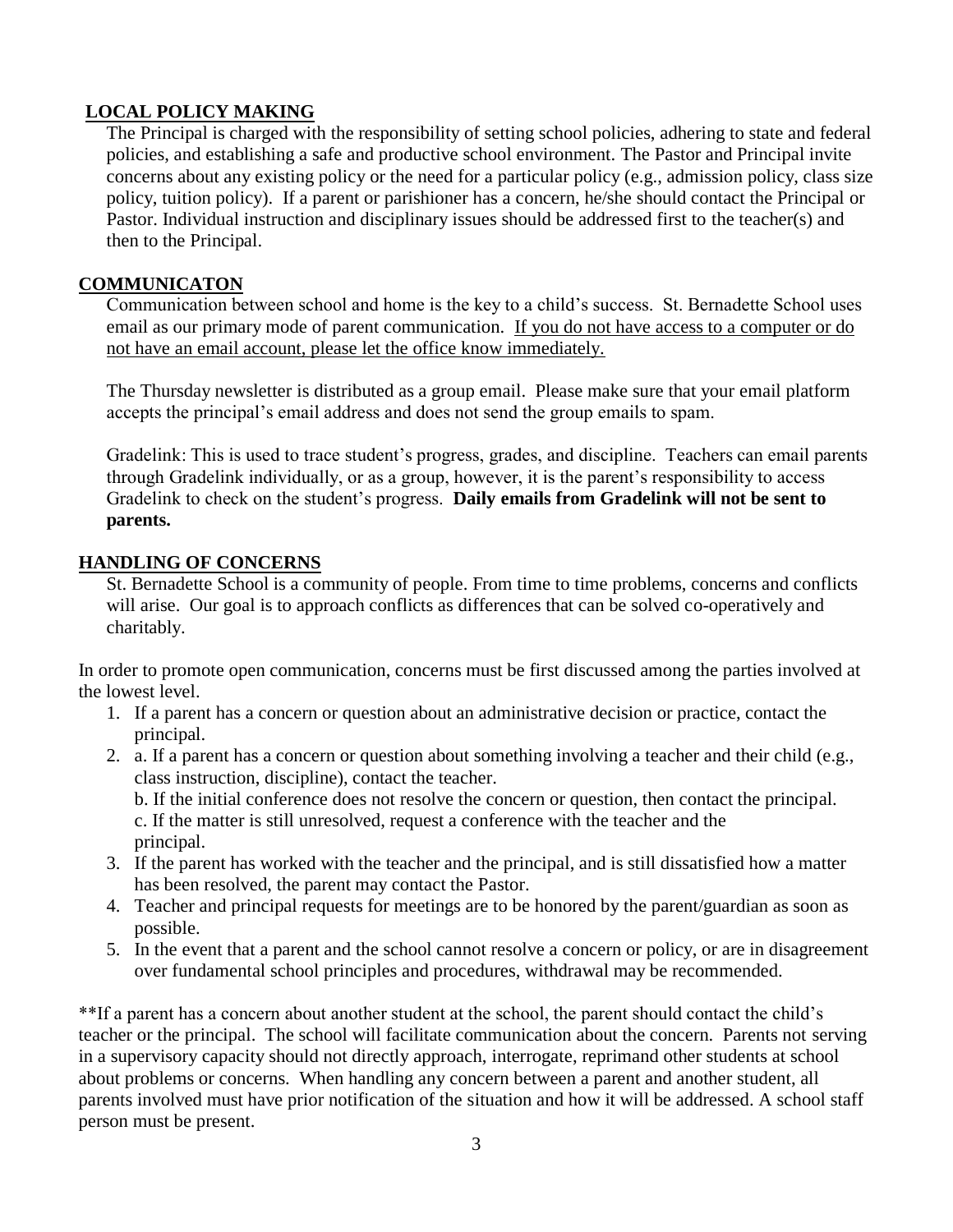# **PARENT TEACHER ORGANIZATION (PTO)**

The objectives of the St. Bernadette Parent-Teacher Organization are:

- 1. To support the Principal, teachers and staff in their mission to educate children in the Catholic Faith.
- 2. To work with the Principal, teachers and staff to enhance a strong relationship with participating families through communications and informational programs.
- 3. To provide the school and the Parish with financial assistance for student and parent enrichment activities and social opportunities through regularly scheduled fund-raising events.

**PTO Membership** is open to parents and guardians of all students attending St. Bernadette School. Meetings are held the on the second Thursday, every other month, and are posted on the school calendar.

The PTO invites ideas for fund-raising and enrichment programs. Please submit them in writing to the attention of the Principal or PTO President one (1) week prior to the general meeting so the matter can be placed on the agenda.

# **ADMISSION, REGISTRATION, AND TUITION**

#### **ADMISSION AND REGISTRATION**

St. Bernadette School does not discriminate on the basis of sex, race, religion, or national origin in its admission or educational policies.

Admission shall not be based solely on ability or achievement. St. Bernadette School will review pertinent academic records, including attendance and discipline, prior to confirming admission and registration. Students applying for transfer admission may also be screened for reading comprehension, math, and writing skills prior to placement. St. Bernadette School will not admit students whose educational needs are beyond our provided services unless special arrangements have been made between the parent and the school administration.

A parent wishing to have their child admitted as a NEW student at St. Bernadette School in grades K-8 must provide the following with the registration documents: the child's immunization records; a copy of the child's birth certificate; Social Security number; all appropriate registration fees; and a copy of the child's baptismal record.

Parents enrolling children in grades 1-8 should also supply a copy of pertinent academic records for review and their children may be screened for academic readiness prior to registration. A meeting with the principal is recommended when requesting admission from another school.

For the registration of a child during the school year, the admission of the child shall be conditional pending documentation of any outstanding questions regarding custody, and pending the review of the child's record from his or her previous school.

A registration period will be established each year. Registration forms and fees are due at the end of this period. **Returning students** will then be enrolled if tuition payments are current (or other arrangements have been made in writing with the pastor). If space is available, **new students** will be enrolled according the following criteria: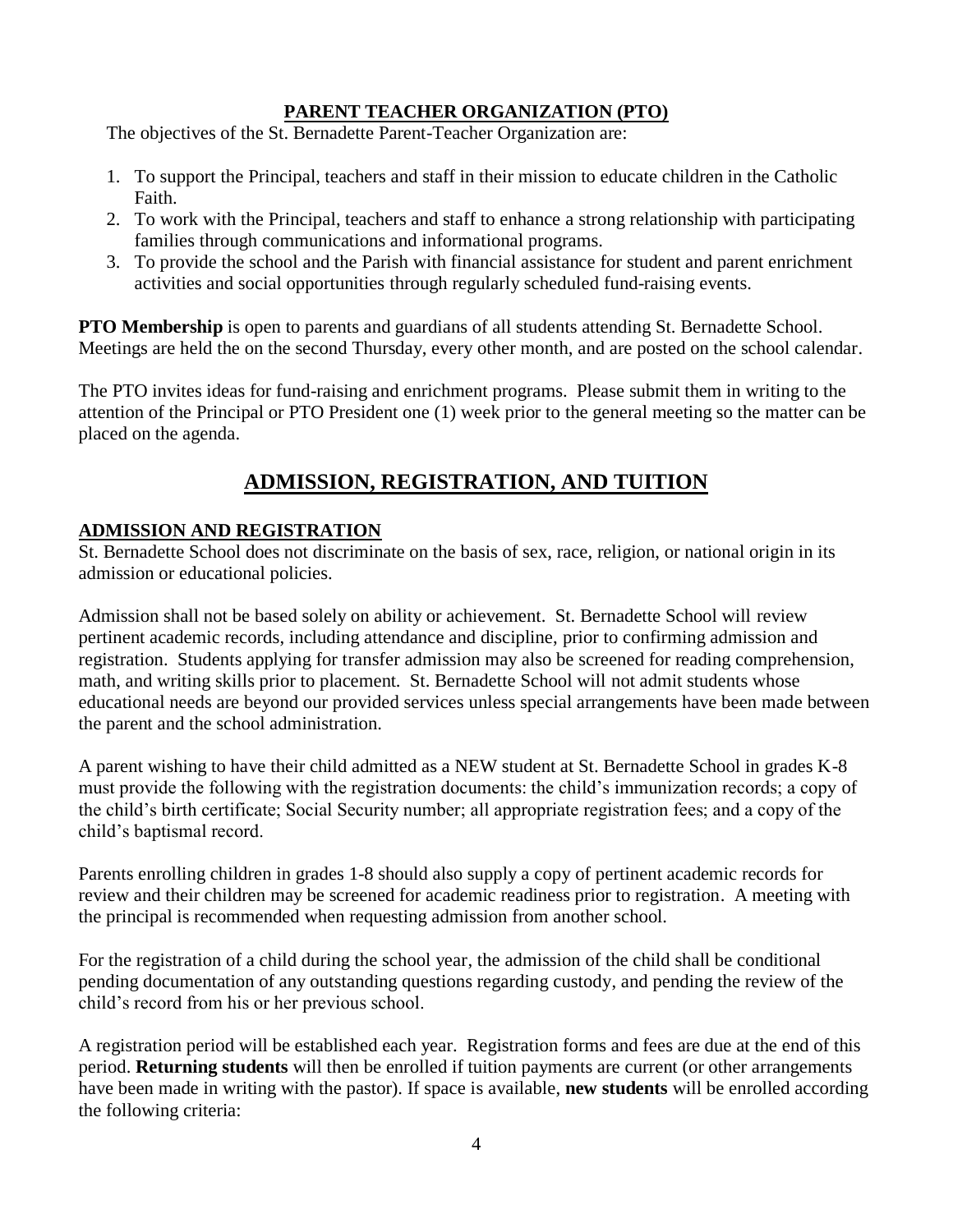- 1 st Priority Children of **participating** St. Bernadette parishioners whose **siblings** are currently enrolled at St. Bernadette School.
- 2<sup>nd</sup> Priority-Children of **participating** St. Mary (Bethel) and St. Peter (New Richmond) parishioners whose **siblings** are currently enrolled at St. Bernadette School.
- 3 rd Priority Children of **participating** St. Bernadette parishioners.
- 4 th priority Children of **participating** parishioners registered at St. Mary (Bethel) and St. Peter (New Richmond).
- $\bullet$  5<sup>th</sup> priority Children of non-participating parishioners.
- $\bullet$  6<sup>th</sup> priority Children of non-Catholic families.

#### **If the number of applicants at any priority level exceeds the number of available places in a class, selection will be by lottery drawing.**

After a class is closed in any grade, a **waiting list** is established. When vacancies occur, students will be accepted according to their number on the waiting list.

# **ALL STUDENTS MUST RE-REGISTER EVERY YEAR DURING THE REGISTRATION PERIOD.**

**Students who register after the registration period** will be enrolled or added to the waiting lists on a first come, first served basis. Dates for registration are published in the school newsletter and parish bulletins. They may also be obtained by contacting the school office after January 1.

# **KINDERGARTEN ADMISSION**

Students entering kindergarten must be five years old by September 30 of their kindergarten year. St. Bernadette School follows the Archdiocesan Commission on Education Policies #501.01 – Kindergarten and #501.02 – School Age.

# **PARTICIPATING PARISHIONER POLICY**

The Catholic elementary school is by far the most expensive ministry to which St. Bernadette Parish has committed itself. The whole Parish community has assumed a substantial financial obligation to provide a Catholic education while keeping the cost for each school family as low as possible. St. Bernadette Parish rightly expects a commitment to the Parish from the families who benefit from this Parish support of the school.

In order to *qualify* for Parish tuition assistance a family must be accepted by the Parish as a Participating Parishioner. This acceptance is based on regular attendance at weekend Liturgiesand regular contributions to the offertory collection according to the financial means of the family.

A family new to the Parish must present a letter from their previous pastor acknowledging them as Participating Parishioners. If it is acceptable to the Parish office, this letter will qualify them for Parish tuition assistance. If no letter is presented, the family will pay full tuition for one trimester, during which time they can establish themselves as Participating Parishioners here at St. Bernadette Parish.

# **TUITION and Assistance**

Tuition information is released at the time of registration each year and may be found on the school's website. There several types of assistance for families:

1) EdChoice Expansion Program: Sponsored by the State of Ohio and administered through the Department of Education, EdChoice provides tuition assistance for families of qualifying students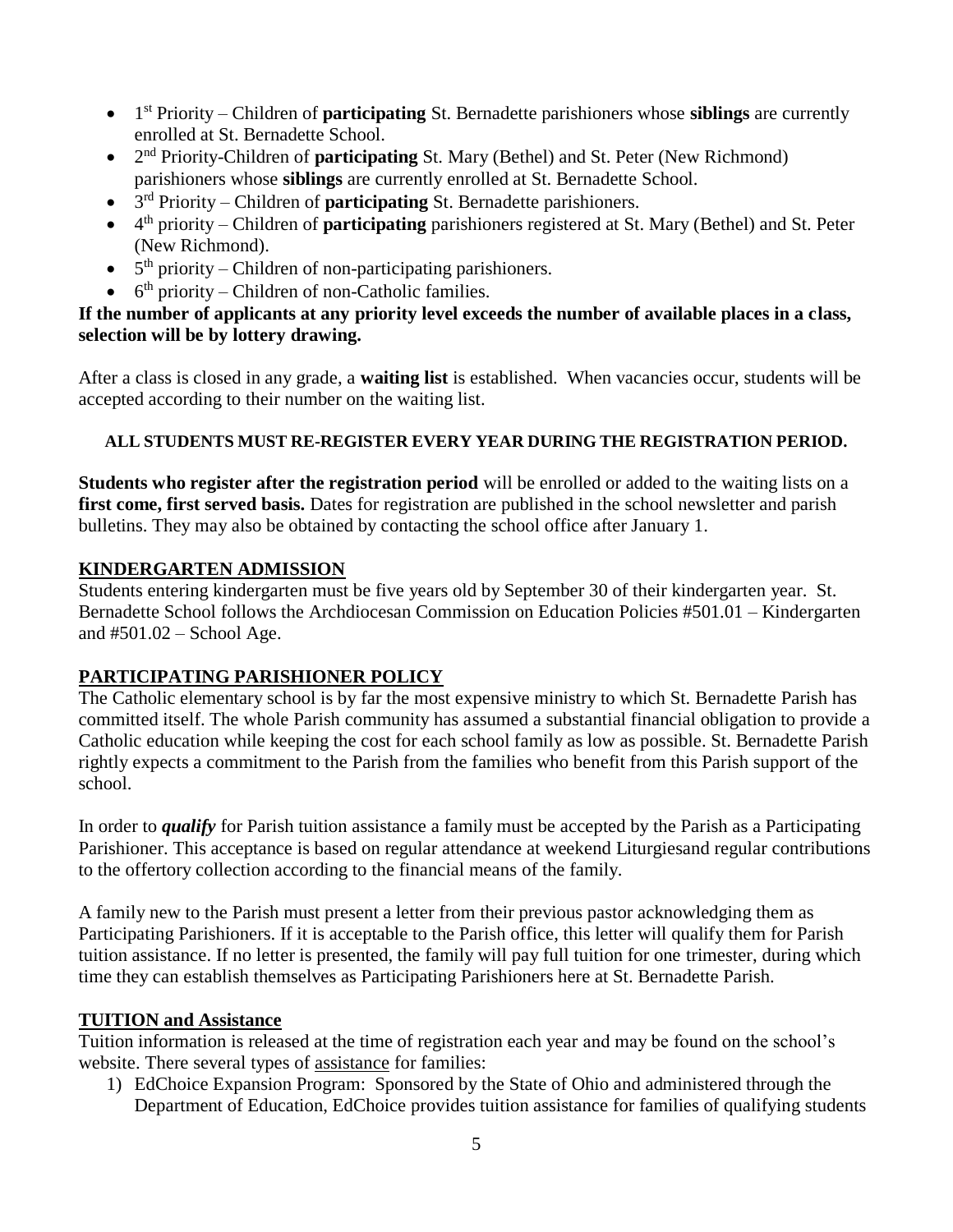whose family income is at or below 200% of the poverty rate. Applications must be made through the main office in the spring for the following year. Links to this program are provided on the school website. Open to students graduating eighth grade in 2022 or later.

- 2) Catholic Education Foundation: Sponsored by the Archdiocese of Cincinnati, grants are available based on the financial information provided on the FACTS Grant and Aid application each JANUARY. Families must complete this form before the deadline in order to be considered. Information is distributed to school families each winter and any family may apply.
- 3) St. Bernadette Tuition Assistance is provided to participating parishioners who require additional financial assistance. Families are asked to complete all other forms of tuition assistance first, and must apply using the FACTS Grant and Aid process by May 1. Award letters are mailed in June.

# **TUITION PAYMENT PLANS**

There are three tuition payment plans available:

- 1. Payment in full by July  $1<sup>st</sup>$ .
- 2. One half at registration, the balance by December  $1<sup>st</sup>$ .
- 3. Ten monthly payments starting July and ending April. If this option is chosen, it must be done through Electronic Funds Transfer (EFT) unless different arrangements are made through the Parish Business Office.
- \*\*\*NOTE: All tuition must be paid in full by April of each school year.

Families who enroll or move during the school year will pay:

| <b>To Enroll</b>     |       | <b>TO MOVE/WITHDRAW</b> |      |
|----------------------|-------|-------------------------|------|
| First Trimester pay  | 100 % | <b>First Trimester</b>  | 34 % |
| Second Trimester pay | 67 %  | <b>Second Trimester</b> | 67 % |
| Third Trimester      | 34 %  | Third Trimester pay     | 100% |

A family moving from the parish and/or withdrawing from school should notify the principal in ample time. All records are transferred to the new school when written permission is received in the school office and **financial accounts are up-to-date**.

When any student leaves during the school year without having paid the proper tuition costs, academic records will be withheld from the receiving school until payment has been made or until the Pastor has been consulted.

#### . **PARENTAL SERVICE**

The cost of educating one student at St. Bernadette School is approximately \$6,000.00 per year. The school rightly expects parents to significantly assist the school and/or parish beyond tuition payments and Sunday offerings. St. Bernadette Parish depends extensively on volunteer efforts and on fund raising activities such as the Festival to keep education affordable.

St. Bernadette parishioners are asked to work a minimum of fourteen (14) service hours per trimester for a total of forty (42) per year (July through June). No more than 20 hours can be accumulated at Festival. Families not affiliated with St. Bernadette parish are asked to work twelve (12) parental service hours in recognition of the parish's support of the school.

Service-hour work frequently supports the day-to-day running of the parish and school. Examples include, but are not limited to: School playground monitoring, serving lunch, assisting teachers with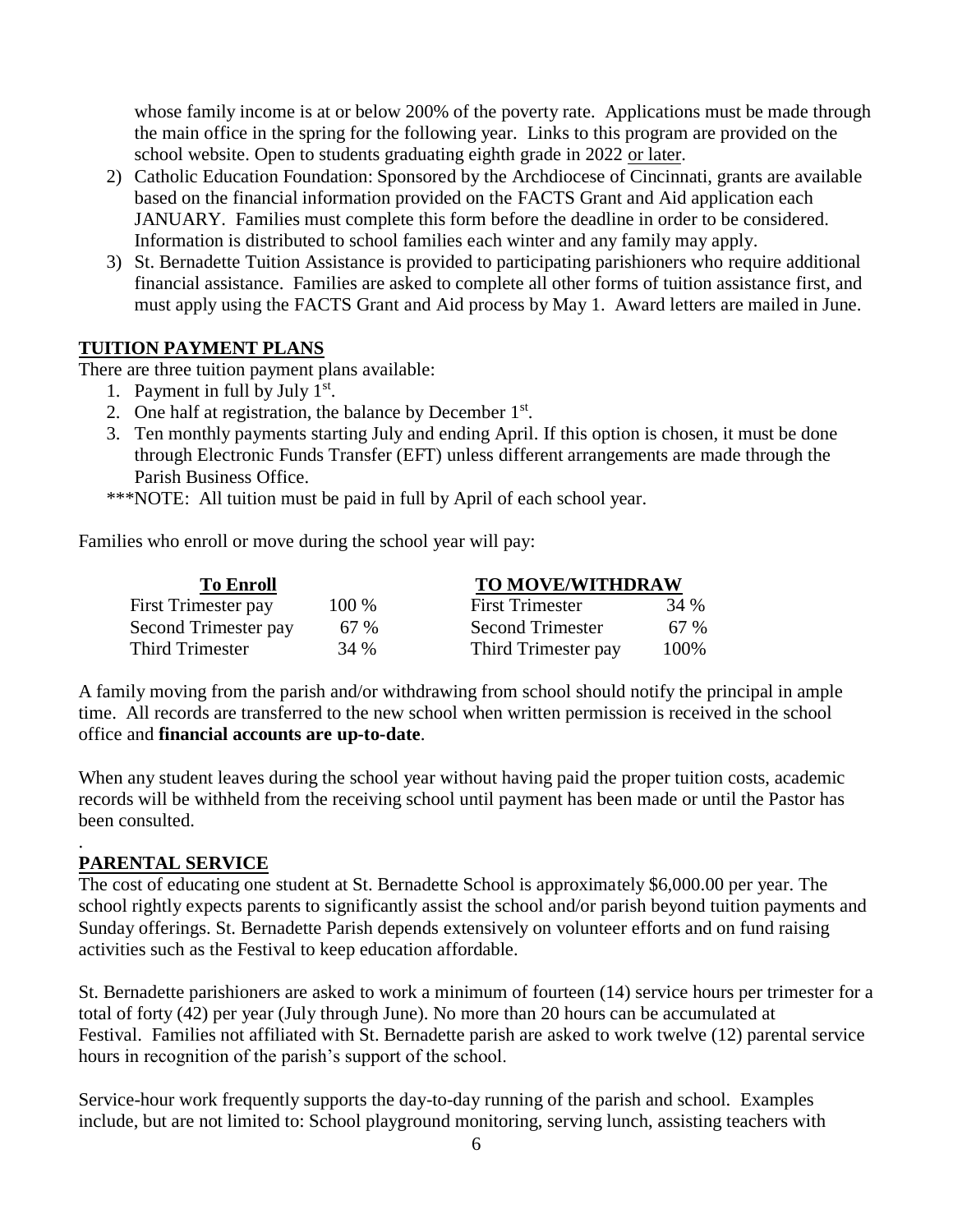various tasks, Booster volunteer work, parish Festival work, help with school and parish fundraising events such as Festival, PTO fundraisers, etc. **Service beyond the minimum is certainly needed and gratefully accepted.** This time given by parents is offered to the school and parish in return for your child's education at a subsidized, affordable tuition.

# **THE SCHOOL DAY**

# **ARRIVAL AND DISMISSAL PROCEDURES**

School begins at 8:00 a.m. and dismissal is at 3:00 p.m. The school office is open from 7:30 a.m. to 3:30 p.m. during the school year.

The school does not provide supervision for children before 7:30 a.m. The Latchkey program will care for all children between the hours of 6:30 and 7:30 a.m. At no time should parents drop children off before supervision is available.

No children are permitted on the playground before school until a school employee arrives for beforeschool recess.

To ensure the safety of our students, please do not use the drive between the school and the modular. That is reserved for bus traffic before, during and after school.

# **MORNING PROCEDURE**

Bus riders will be dropped off at the end of the playground, between the school and the modular, and the bus will proceed behind the gymnasium and onto Locust Lake Drive. Cars should drop students off in the parking lot between the Church and gym, proceeding out of the lot onto Locust Lake.

Please note carefully the before-school schedule:

**7:30** – Children may not arrive at school before this time unless going to the Latchkey program. The school will not provide supervision for, or be responsible for the safety of children on the school grounds before this time. Children arriving before 7:30 a.m. will be sent to the Latchkey program and parents will be billed.

Parents who are bringing children in the morning need to park in the lot and walk their child(ren) past the orange cones.

**7:45** - Children will line up and be escorted into the building by their teacher.

Note: On rainy days when children are not on the playground before school, the children will report to the gymnasium and be seated on the bleachers. There is to be no playing in the gymnasium before school starts. The teacher in charge will open and supervise the gymnasium until the classroom teachers take responsibility for their class in the gymnasium at 7:45.

# **AFTERNOON PROCEDURE**

All bus riders will leave the building by the south doors (facing the modular), or the modular itself. Buses will enter the property via the modular driveway, pick children up between the buildings, and leave behind the gym to Locust Lake Road. The car riders and walkers will be dismissed out the west entrance. Cars should park in the lot between the Church and gym. A classroom teacher will bring the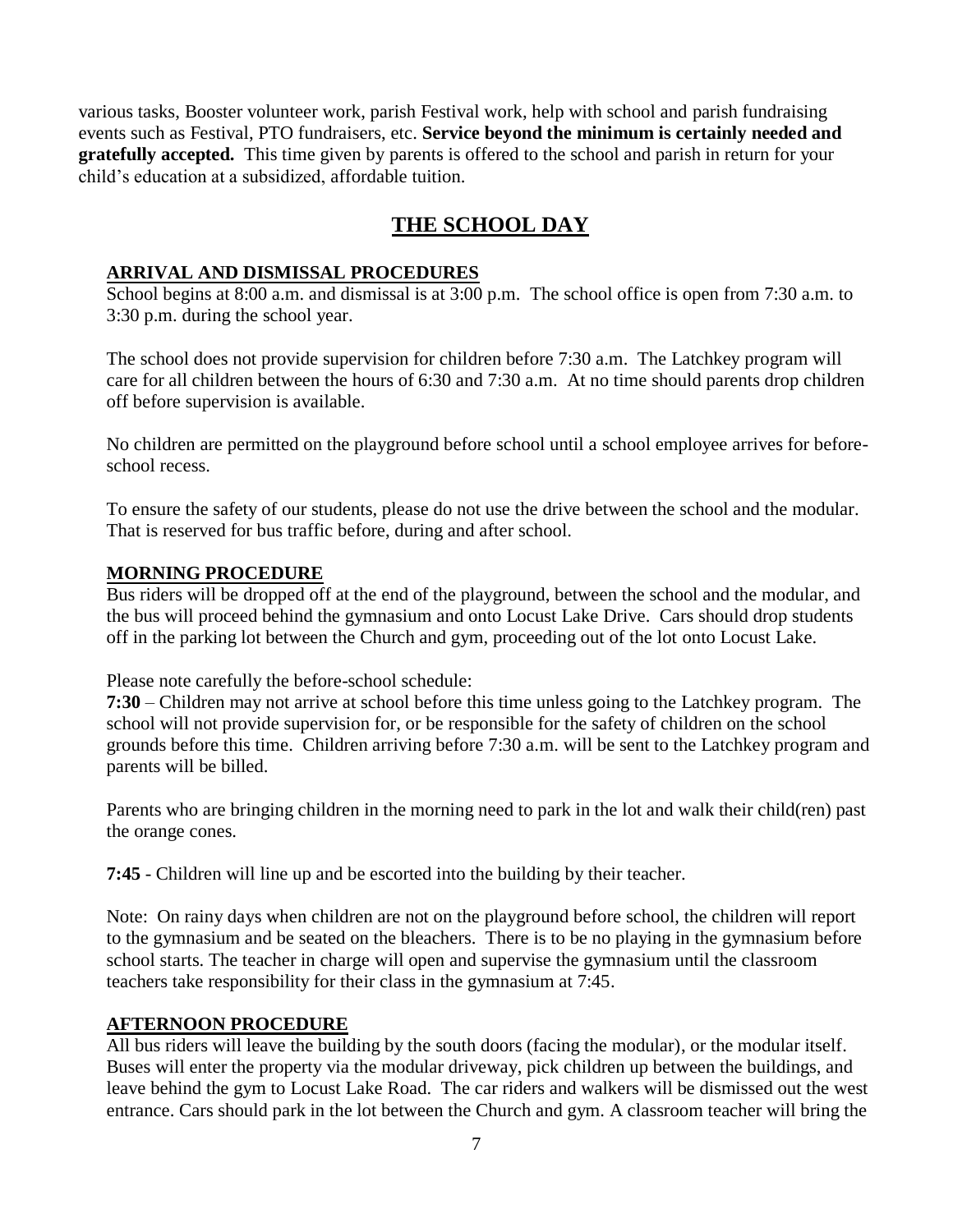children to the lot. To avoid as much confusion as possible at the end of the day, parents are requested to wait outside the building for their children.

#### **Typically, bus riders are released first, then car-riders. Latchkey students will then be released to the Latchkey supervising adult. Car-riders still waiting by this time will be released to the latchkey program and parents will be billed accordingly.**

**For the children's safety at dismissal**, cars should park in the school lot between the traffic cones and Locust Lake Rd., or the parish lot, or behind Ventura Hall. Parents are to come to the playground to collect their child(ren). Students will not be permitted to walk to a car unattended. Cars should depart directly onto Locust Lake Road.

\* \* \* \* \* \* \* \* \* \* \* \* \* \* \* \* \* \* \* \* \* \* \* \* \* \* \*

**To ensure the safety of the students, please do not drive beyond the cones on the school playground (including the basketball area near Locust Lake Road) during school hours. Visitors and volunteers should park in the area of the parking lot between Locust Lake Road and the cones, the Parish Office lot or behind the gym. Thank you!**

\* \* \* \* \* \* \* \* \* \* \* \* \* \* \* \* \* \* \* \* \* \* \* \* \* \* \* \*

# **ATTENDANCE**

Regular attendance is expected of all students, and is critical to a student's success in school. Do not send a sick child to school. If a child is going to be absent, please notify the school office before 8:15 AM. Parents may call before the office opens and leave a message on the answering machine.

*St. Bernadette School follows the definitions and policies of West Clermont Local School District and Clermont County Juvenile Court regarding tardies, absences and truancy.*

**Excused absences** are defined as:

- personal illness
- death in the family
- the funeral of a relative
- other extenuating circumstances as approved by the Principal.

In the cases of excused absences, teachers will provide the work that was missed upon the student's return, or at the end of each missed day, for a parent to pick up.

On the day the student returns to school, he/she must bring a note to the homeroom teacher from the parent containing the child's name, date(s) absent, reason for the absence and parent signature. If absences due to illness become excessive, the Principal may require a doctor's verification.

**All other absences, including those requested by a parent, are considered unexcused.** A student who is absent a minimum of two and one-half hours is considered to be absent one-half day. *In accord with WCLSD policies, three "unexcused tardies" is equal to one "unexcused absence".* 

*The Clermont Count Juvenile Court has the following policy: a "First Notice of Truancy" is sent to parents and to Juvenile Court after five days of unexcused absences, and the Principal sets up a*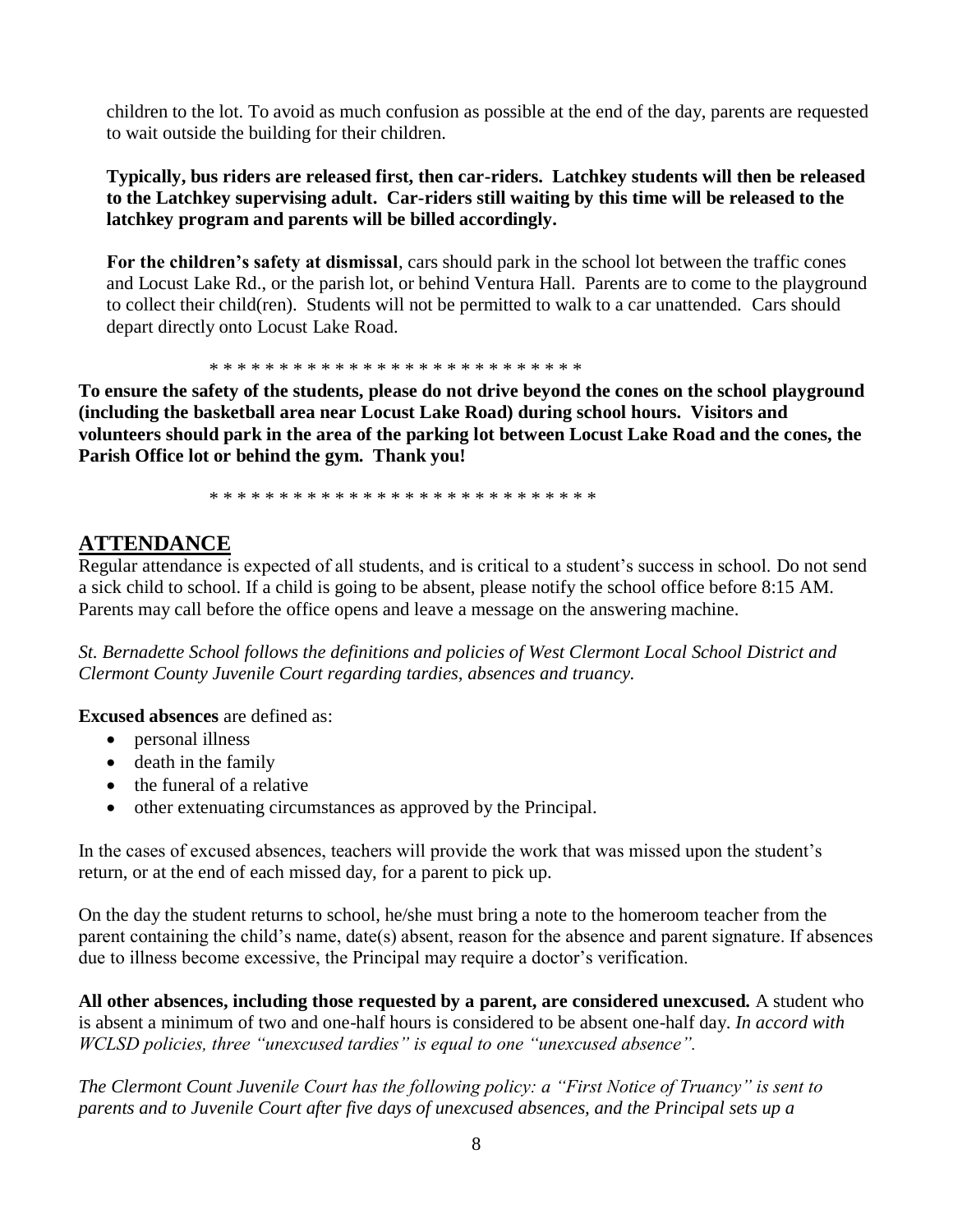*conference with parents to discuss school attendance; after twelve days of unexcused absences a second notice is sent and a formal complaint is filed with Juvenile Court; after fifteen days of unexcused absences a third notice is sent. In each case, the Court may decide to mediate the case or may schedule a Court hearing. After fifteen days of truancy, the student may be recommended for expulsion.*

**Vacation (elective) Absences**: Children learn best by attending school daily. Absences for vacations interrupt the natural flow of acquiring concepts, and can affect learning. Elective absences are therefore discourage and are counted as unexcused absences. In certain circumstances, family time can be an excused absence with prior approval by the principal. These arrangements must be made in advance.

Teachers are not required to provide school work or individual instruction or tutoring for unexcused absences. Parents who wish to take a student out of school because of a trip or a vacation assume responsibility for all the learning and the school work missed. Parents are advised to keep track of missed concepts and work via Gradelink. It is not the teacher's or the school's responsibility to see that all missing work is provided or is made up for elective absences. School work will not be provided in advance, unless it is already prepared, and the teacher prefers to make it available.

Parents should first contact the principal in the event of an elective absence. The student will be expected to rejoin the curriculum upon re-entry. Arrangements for making up scheduled tests will be made for the student's recess or for after school, at the teacher's discretion.

**Excessive Absences:** Six (6) or more absences in a trimester is considered excessive. Documentation from a physician addressing the absences will be required. Students who miss twenty (20) or more days during the school year are at risk for retention, or may be required to make up class time over the summer. Absentee rates will be monitored by the principal, and parents will be notified of concerns regarding attendance. If the attendance does not improve with parental notification and medical intervention, the principal may refuse the student's registration for the following year.

**Tardiness**: Students who arrive at school after 8:00 a.m. must report to the office to obtain a tardy slip, which they must then present to the homeroom teacher. If children are repeatedly tardy, the parents will be contacted by the principal to determine the reason. The only exception is if the student is tardy due to illness or a late bus arrival.

**If a student misses two and one-half hours of school, this will be considered one-half day absence.**  This standard will also be applied when a student leaves school in the afternoon and there is more than two and one-half hours of school remaining. Any time frame less than two and one-half hours will be treated as a "tardy."

**Excessive or Habitual Tardiness**: Students who are tardy six (6) or more times in a trimester are considered at risk for academic success. Parents will be notified of the school's concern, and asked to correct the problem. Habitual tardiness is disruptive to the morning routine of the rest of the class, and harmful to the student in trying to acquire good work habits and personal responsibility. In the event excessive tardiness is not corrected, tardies will be converted to days of absence on the student's permanent record at a rate of 3:1 at the end of the year.

#### **Early Dismissal**:

If a child must be dismissed from school early, the parent must request permission in writing or personally call the school office by 1:30 p.m. If any person other than a parent is to pick up the child, the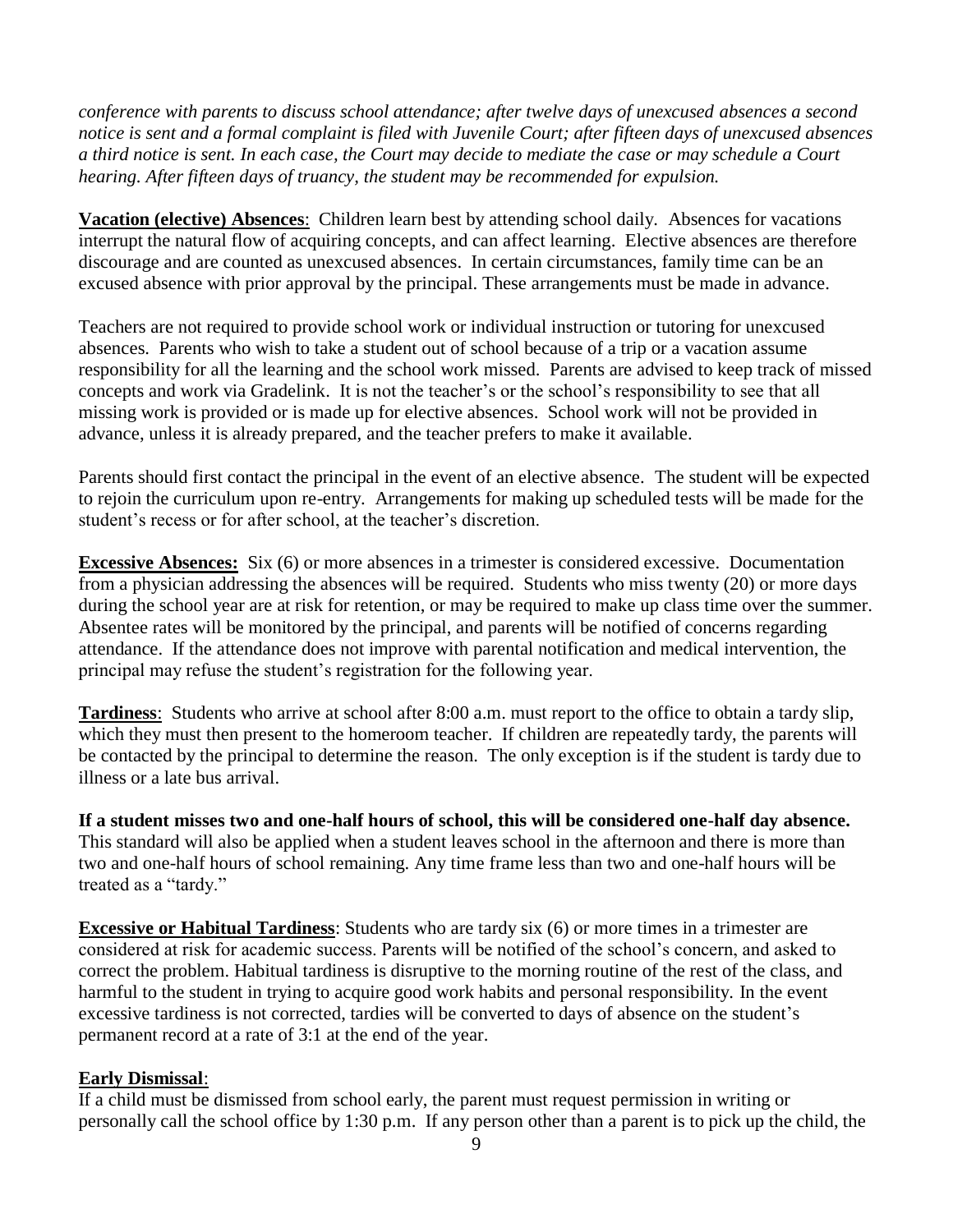parent must submit the authorized person's name to the school office in writing the morning of the early dismissal. Any person picking up a student before 3:00 p.m. must sign the daily dismissal form.

#### TRANSPORTATION

Ohio law requires free school bus transportation for private school students in grades K-8. Students are transported to St. Bernadette School from the public school districts of West Clermont, New Richmond, Williamsburg, Batavia and Bethel.

#### **Policies for changes in day-to-day bus transportation:**

If your child normally rides the bus home but will not do so on a particular day, either notify the school in writing or call the school office **no later than 2:00 p.m.** to notify us of a change in transportation. If we do not receive a written or verbal message from you about a change in transportation, your child must get on the bus at the end of the day.

**If you have any questions about bus transportation, please call the school office (753-4744).** Phone numbers for the transportation systems serving St. Bernadette are:

| West Clermont $752-4020$ |          | <b>Batavia</b>        | 732-0935 |
|--------------------------|----------|-----------------------|----------|
| <b>Bethel Tate</b>       | 734-2238 | Williamsburg 724-3077 |          |
| New Richmond 553-0266    |          |                       |          |

Since the majority of our students come from the West Clermont Local School District, we follow their transportation schedule for emergencies. (See Emergency School Closings) Students are assigned to specific busses by the proper transportation system at the beginning of each school year. Students are expected to ride the assigned bus.

#### **LUNCH PROGRAM**

St. Bernadette School acknowledges the guidelines put forth by the Federal Lunch Program. A hot or cold meal is available to all students through Kaldi's Private School Catering. A menu is provided each month and a handbook outlining Kaldi's program and payment process is on the school website. Free or reduced lunches are available to qualifying families and are paid for through parish funds. Forms for free and reduced lunches are distributed at the beginning of each school year, are available in the office, and on the school website.

Milk, juice and bottled water are available for purchase to students who pack their lunch (50 cents). Cups are provided for (free) chilled water. Students are not allowed to have carbonated soft drinks for lunch; if the drink states "10% fruit juice," it is permitted.

Students must eat lunch. If a student has nothing to eat, he/she will be required to charge a lunch. **No fast food meals** are permitted except when being sponsored by the school function with prior approval of the principal. No outside organizations are to sell candy before or after school.

#### **Please mark lunch bags and boxes clearly with students' names.**

Volunteers help in the cafeteria with student needs. (See Parental Volunteer Program)

#### **VISITORS**

All parents and visitors must report directly to the school office when entering the school building and obtain a **VISITOR PASS** (per Section 11.17, Board of Education Rules and Regulations, and Section 2917.211, Ohio Revised Code). **Please do not go directly to the classroom or lunchroom without first signing in at the school office and obtaining permission to proceed to the classroom.**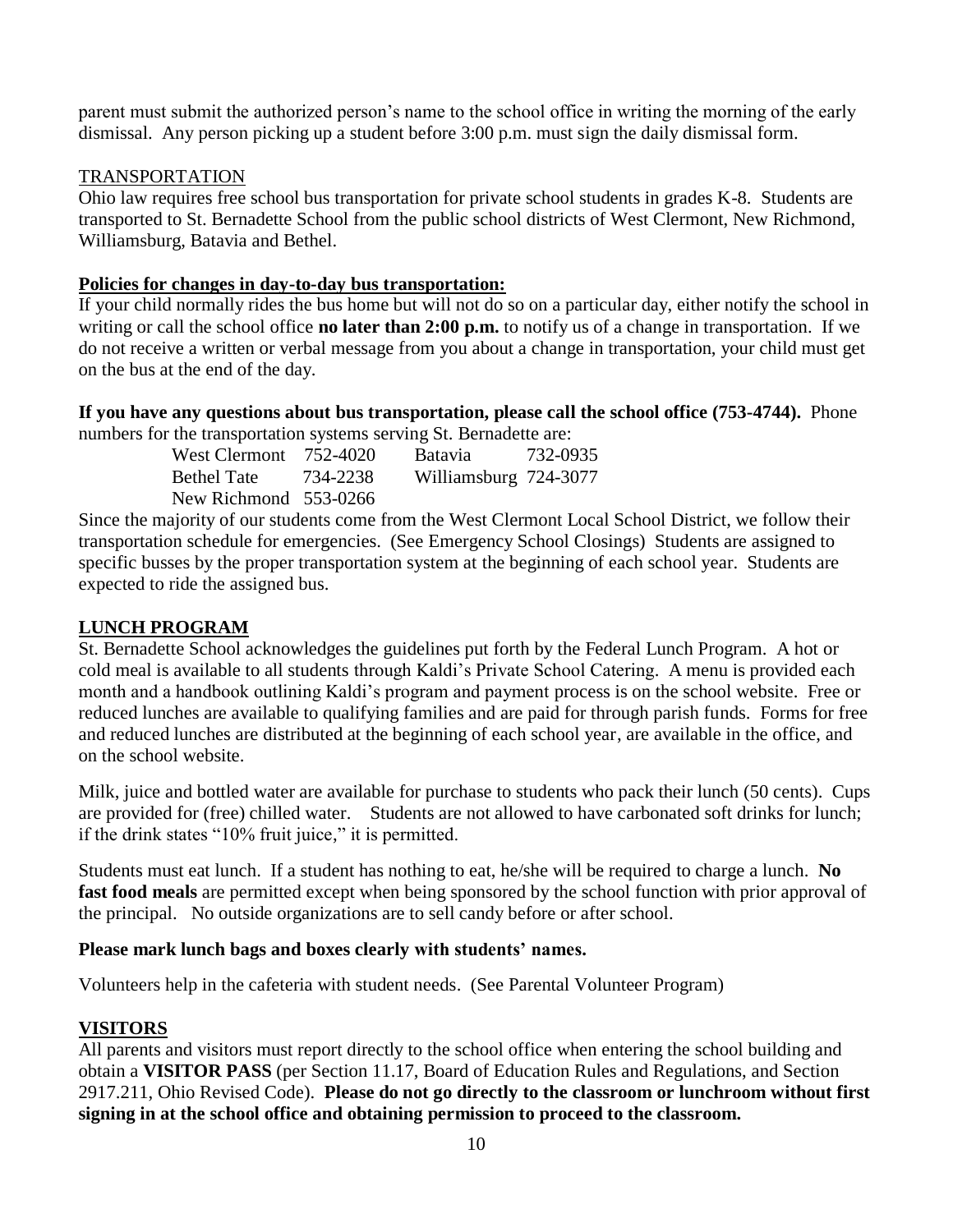# **HEALTH AND SAFETY**

#### **Emergency Form**

At the beginning of the school year an emergency form is sent home with each student. It will remain in the school office. We are required by law to have an emergency form for each student on file at all times. It is essential this form specifies what medical attention parents wish for their child(ren) and where parents can be reached during the day in case of an emergency. We also need to know any prescription or non-prescription medications the children take on a regular basis, both at home and at school. **If you have changes in emergency numbers during the school year, please contact the school office.** 

#### **Immunizations**

According to Ohio law, an immunization record must be kept on file for every pupil. A pupil new to the school has fourteen days to comply with the law. Exceptions are taken under special consideration with required documents signed by the parent/guardian. This will be kept on file.

All Students: Diptheria, Pertussis, Tetanus (DTaP), Polio, Measles, Mumps, Rubella(MMR), Varicella, and Hepatitis B.

Grade 7: Tetanus, Pertussis, Diphtheria Booster (Tdap), Meningococcal Vaccine.

#### **FAILURE TO PROVIDE THESE RECORDS IS BASIS FOR EXCLUDING CHILDREN FROM SCHOOL**

#### **Illness and Injury**

Any and all accidents on school property should be immediately reported to the principal's office.

If a child becomes ill or has a minor accident during school hours, the child should contact a teacher who will send him/her to the office for proper treatment. If the accident or illness warrants it, the child's parent/guardian will be notified. He/she may then according to instruction of the parent/guardian, be referred to the family physician, be sent or taken home, or be hospitalized. In the event of a serious accident, both the rescue squad and the parent/guardian will be notified immediately. In the event a parent/guardian cannot be reached, directions given on emergency permission slips will be reasonably followed.

#### **Medication**

Rules for administration of prescription and non-prescription drugs:

- 1. Parents/guardians should request that whenever possible, doctors prescribe that medication be given to students at times other than school hours.
- 2. If medication must be given during school hours, parents/guardians are encouraged to come to school and administer the medication.
- 3. In the event that medication must be administered to a student by someone other than a qualified doctor, private nurse, or student's parent/guardian during normal school hours, or while the student is on school premises, participating in or attending school functions, the following procedure must be followed:
	- a) Written request must be obtained from the physician and the parent/guardian before any prescription or non-prescription medication may be administered by school personnel. The request must include instructions as to name of medication, dosage, time, and duration of medication, and possible side effects. An authorization/release form is included at the end of this handbook. A faxed copy may be accepted from the physician. When medication is to be administered for two weeks or more, a hard copy must also be sent to the school office.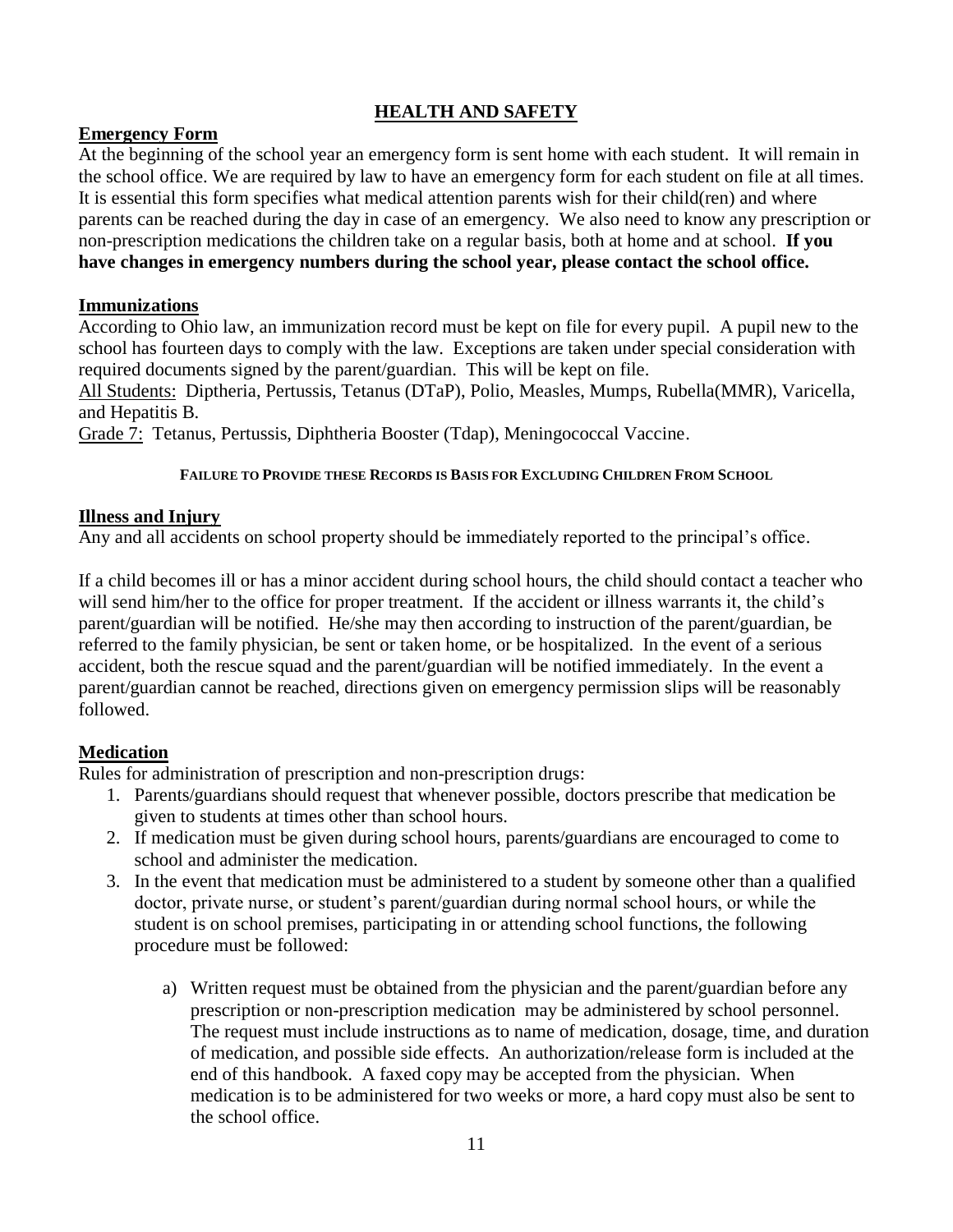- b) Prescription and non-prescription medication must be in **original containers** (child proof) and have an affixed label including the student's name, name of medication, dosage, route of administration, and time of administration.
- c) All medication to be taken by students will be locked in the Nurse's Office.
- d) The principal or an authorized adult will administer or dispense the medication to students according to doctor's instructions.
- e) Cough drops, while not a prescription drug, should be put in a sealed bag or container with the child's name on it. The cough drops are stored in the main office, and the student may come to the office when needed.
- 4. Parents should either bring the medication and signed permission forms to school themselves or send them with a responsible adult.

**Allergies**: Any allergy, food or otherwise, that could be hazardous to a student's health must be reported to the school. Procedures for addressing the child's allergic reaction must be communicated to the school office.

Before providing snacks or birthday treats for the classroom, check with the teacher regarding any possible allergies in the classroom.

**Chronic Illnesses**: A chronic illness, such as diabetes or arthritis, should be communicated to the office, and to the child's teacher. Procedures for addressing issues related to the illness should be discussed in a meeting with the school nurse, teacher, and principal.

#### **Health Screenings for Students**

- 1) Vision and hearing screenings will be done under the direction of the school nurse for grades K, 1, 3, 5, and 7. Second grade screening and audiograms will be done subsequently with referrals and follow-ups.
- 2) Speech and hearing therapy is provided to all students who qualify for this program.

**Mental Health**: The occurrence of mental disorders in children and youth (to the point at which their life is significantly impacted) is estimated to be about 20 percent in a given year. [National Council for Behavioral Health, 2016] While we do not provide widespread screening for mental or emotional challenges, teachers may have observations about a child's behavior that would assist a pediatrician or mental health professional in diagnosing or treatment. St. Bernadette faculty is prepared to offer academic accommodations to students whose mental or emotional disorder is negatively impacting learning. Parents are encouraged to address these concerns with the teacher and principal.

#### **Gender Dysphoria**

Consistent with Catholic doctrine and following Archdiocesan policy, St. Bernadette School supports students with gender dysphoria by treating them with sensitivity, respect, mercy and compassion. Policy does require that these students' biological sex will determine: names and/or pronouns used, uniforms and gender appropriate dress, bathrooms, participation on any St. Bernadette sports teams, and sleeping accommodations while on overnight trips. St. Bernadette School would provide reasonable accommodation to a private bathroom for use by any student who desires increased privacy.

#### **AIDS Policy**

St. Bernadette School adopted the policy, guidelines, and procedures of the Archdiocese that stipulate, "Each instance of AIDS involving a student or an employee shall be treated as a strictly confidential and as an individual matter." Decisions regarding such occurrences shall take into account Christian concern and compassion, community health and well-being, and individual privacy and needs.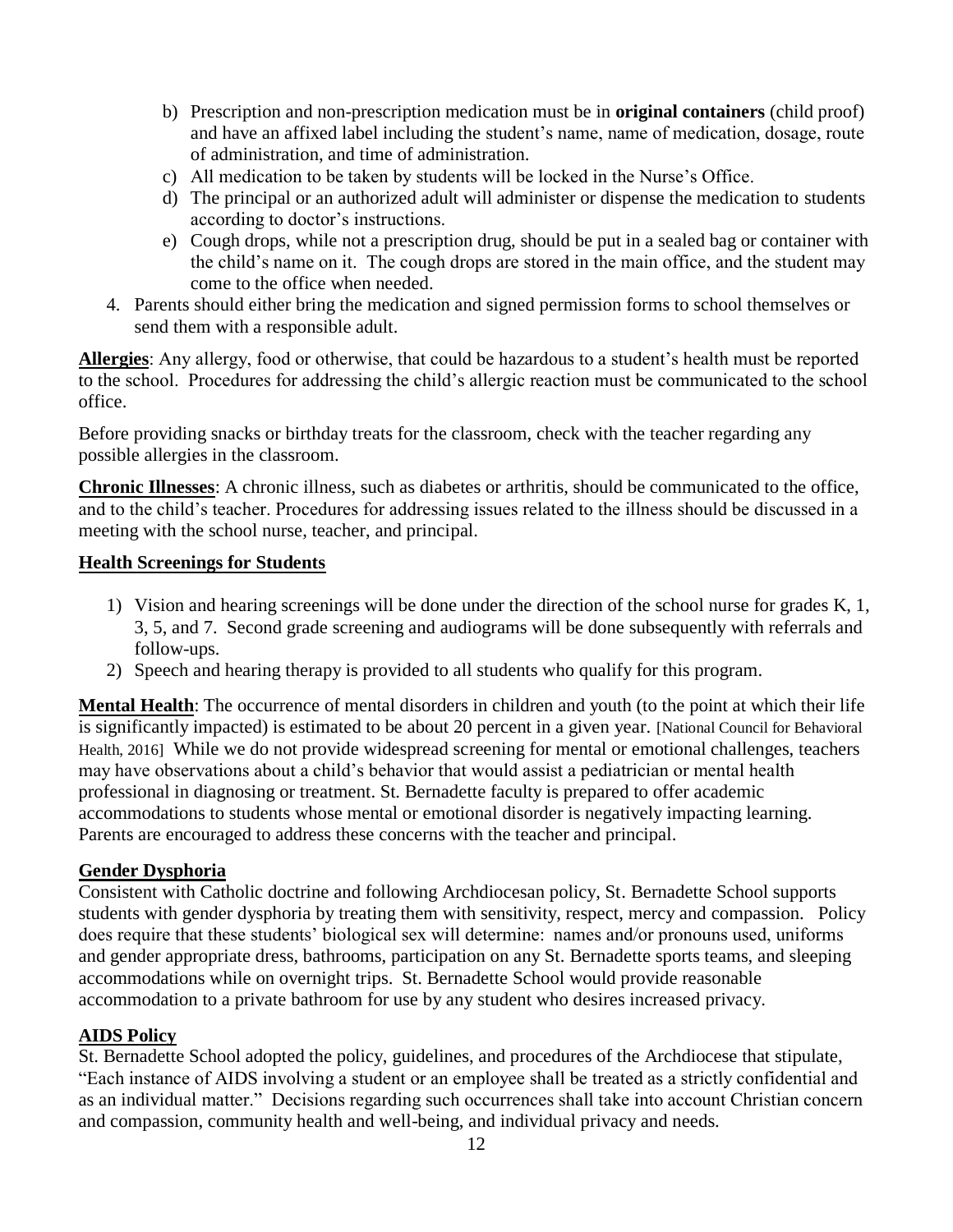# **EMERGENCY PROCEDURES**

#### **Drills**

Fire, tornado, and intruder drills are held in accordance with Ohio State Law. Directions for evacuation of the building are posted in each room. **Students are expected to maintain absolute silence during these emergency drills.**

**Phone Usage** – Students are permitted to use the phone only in case of emergency. Cell phones and other personal electronic devices may not be used during school hours. They are not to be visible, heard, used or ON during school hours, unless specifically permitted and supervised by a teacher. Students using a cell phone during school hours will receive disciplinary action, and the phone will be confiscated The parent may pick it up in the main office.

#### **Emergency School Closing**

In case of emergency school closing of any kind, St. Bernadette School follows the course of action taken by the West Clermont School District, unless specifically stated otherwise. In the event of threatening weather, listen to the radio for information.

Students in districts other than West Clermont will not be considered tardy if their school district is on an hour delay or has early dismissal. If other district schools are closed and West Clermont Schools are open, it is the parents' responsibility to provide transportation for their children.

If St. Bernadette School has to dismiss students early during the school day due to weather, etc., we will contact each family at their work or home phone number located in Gradelink.

#### **ARCHDIOCESE OF CINCINNATI DECREE ON CHILD PROTECTION**

Effective March 1993, the Archdiocese of Cincinnati instituted a Child Protection Decree with both a prevention and a response component. The decree, in its entirety, was revised in 2013, and is available at the school office, the parish office, and the Archdiocesan website.

All clerics, employees or regular volunteers are to read this Decree and to be familiar with its contents, especially the obligations for reporting suspected child abuse to civil and Church authorities and the consequences of failure to report. All employees must be Virtus trained, stay current with training bulletins, must be fingerprinted and checked through the Ohio BCI, and registered with Selection.com. All regular volunteers (volunteering with children present one hour or more **per year**) must attend Virtus training and stay current with training bulletins.

All suspected instances of child abuse or neglect must be reported by the principal to a designated governmental agency. Procedures for reporting such instances and information relevant to identifying victims shall be made available to all certified personnel and school employees.

According to the Decree, at least two adults must be present for any parish- or school-sponsored activity for children, and corporal punishment and abusive language may not be used to discipline a child.

# **DRESS CODE** Rev. 6.5.19

Clothing **and general appearance** must be modest, clean and neat. Schoolbelles Uniform Company is the official provider of the uniform plaid jumper and plaid skirt. Our school code is S1952. No stretch material is permitted. Keep in mind the spirit of the rule, not the letter. In all dress code matters (both on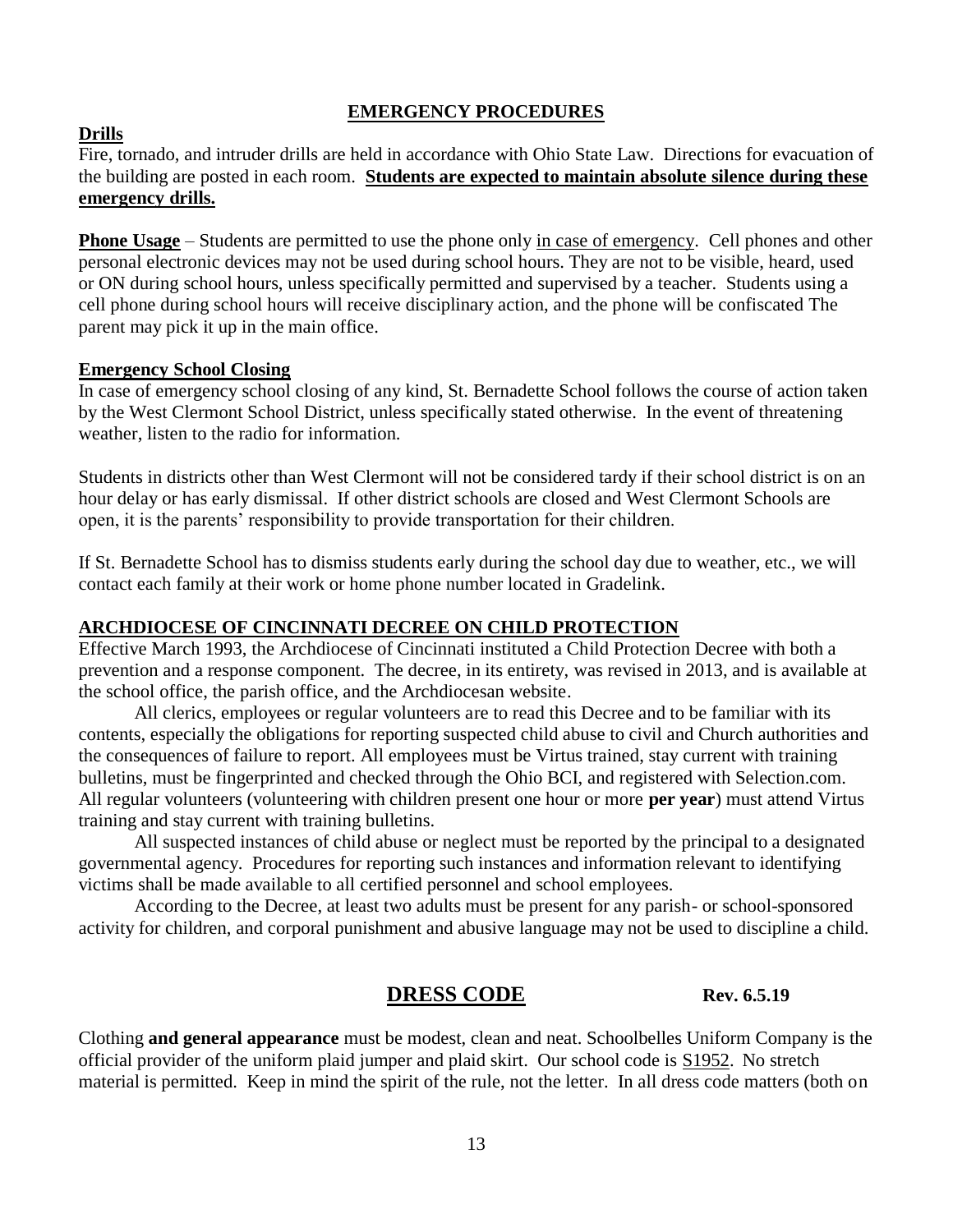uniform and non-uniform days), the principal reserves the right to decide whether or not something conforms to the dress code. Repeated offenses to the dress code will result in disciplinary measures.

### **DRESS CODE FOR GIRLS**

- **Grades K-3** Plaid jumper ordered through Schoolbelles Uniform Company. Plaid skort ordered through Schoolbelles is also permitted. Hems are to be *at a modest and appropriate length***.**
- **Grades 4-8** Plaid skirt ordered through Schoolbelles Uniform Company. Plaid skort ordered through Schoolbelles is also permitted. Hems are to be *at a modest and appropriate length***.**
- **Khaki Skirt/Skort Khaki** skirts/skorts, worn in place of the plaid skort, jumper or skirt will be phased out.If worn, they may not have any logos, labels or designs, and hems must be at a modest and appropriate length.

**Phase out plan:** 

- **2019-2020, only girls in grade 8 may wear khaki skirts/skorts.**
- **Slacks** Khaki uniform slacks, purchased through Schoolbelles Uniform Company, or of high quality/uniform construction may be worn and are **not** slated for phase out. No logos, labels, designs, or pockets on the knees. No rivets or studs. Slacks are not to drag the ground. Slacks are to be straight legged and full-waisted. *A belt should be worn with slacks that have belt loops.*
- **Shorts** Khaki shorts may be worn between April 15 and November 1, unless otherwise noted. Khaki uniform shorts may be purchased through Schoolbelles Uniform Company, or be of high quality/uniform construction if purchased elsewhere. Shorts must be securely fastened at the waistline *and be of a modest and appropriate length***.** Parents should be advised that shorts purchased in retail stores are often too short. *A belt must be worn if shorts have belt loops.*
- **Tops** White, collared, long- or short-sleeved button-down blouse; short- or long- sleeved forest green, gold, or white polo shirt with official school logo purchased through Worldwide Apparel; short- or long-sleeved white knit polo shirt with logo may also be purchased through Schoolbelles. Please note: **White knit polo shirts worn with a skirt/skort or slacks/shorts must bear the official school logo.** *Girls in grades K-3 may wear a plain white polo or white turtleneck under the plaid jumper, only*. Except for the collar of uniform polo shirts or a collared t-shirt, shirts worn under uniform shirts must not be visible. Tops must be tucked in.
- **Sweaters** Navy blue pullover or cardigan sweaters. No logos.
- **Sweatshirts** Official gray or forest green St. Bernadette sweatshirt with a school logo, purchased through Worldwide Apparel, may be worn. These must be worn *over a uniform top***. Hooded sweatshirts may be worn outside only.**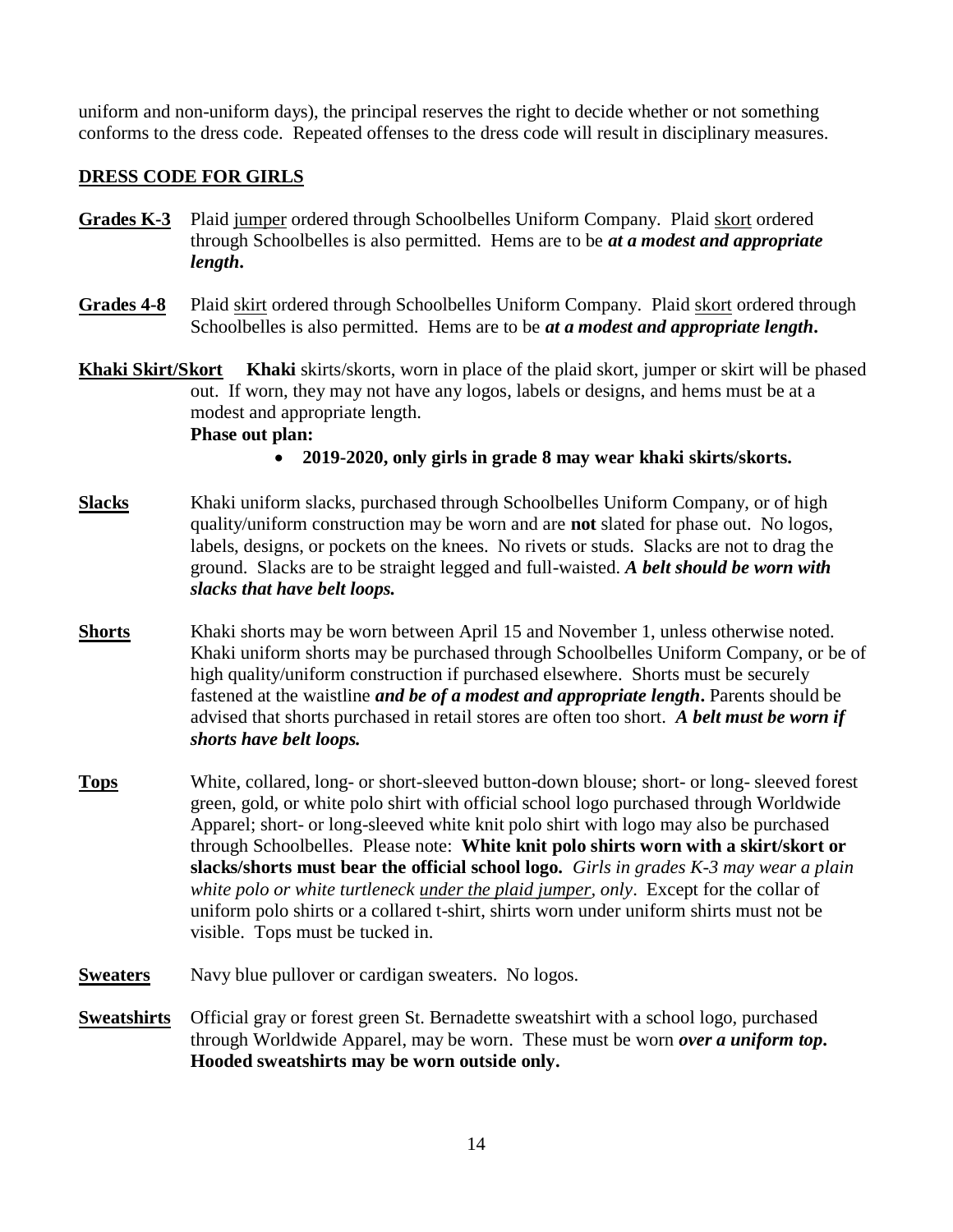| <b>Shoes</b>  | <b>For student safety</b> , all shoes must be closed, sturdy shoes. Solid black, dark brown or<br>navy blue dress shoes may be worn. At hetic shoes may be any solid color – no neon,<br>please. Shoes must be laced or fastened at all times. No sandals, <i>flip-flops</i> , or backless<br>shoes. Boots designed for indoor wear may be worn in cold weather months, only. They<br>must be neutral in color, free of ornamentation or elaborate buckles, with a solid sole and<br>no heel. |
|---------------|-----------------------------------------------------------------------------------------------------------------------------------------------------------------------------------------------------------------------------------------------------------------------------------------------------------------------------------------------------------------------------------------------------------------------------------------------------------------------------------------------|
| <b>Socks</b>  | Navy blue, black, or white socks only. Socks must be visible above the shoes. Only crew<br>socks <i>covering the ankles</i> or knee socks are acceptable wear.                                                                                                                                                                                                                                                                                                                                |
| <b>Tights</b> | Solid blue, black or white tights may be worn. Hose and sweat pants may not be worn<br>beneath jumpers or skirts. Black leggings with the official school logo may be worn with<br>socks: ankles must be covered.                                                                                                                                                                                                                                                                             |
| <b>Hair</b>   | Hair must be neat, clean, and well-groomed and shall not create a safety or health hazard.<br>Natural hair color may not be altered. Exotic hairstyles are not permitted. Hair, if altered,<br>must be restored to normal before a student is permitted to return to class.                                                                                                                                                                                                                   |

#### **Jewelry and Makeup**

Jewelry is not school wear. Earrings must be fastened to the earlobe, and may not dangle beneath the earlobe. Only one earring per ear may be worn at a time. Makeup, including nail polish, may not be worn at school. No other body piercing is permitted. Tattoos are not permitted.

> [www.schoolbelles.com](http://www.schoolbelles.com/) School Code =  $S1952$ Jason Madden - World Wide Apparel [Jasonmadden5@gmail.com](file:///G:/My%20Drive/--%20From%20Laptop%20Documents%20--/Policies/Jasonmadden5@gmail.com) 513-604-9787 Online orders: <https://stbspirit.itemorder.com/>

#### **DRESS CODE FOR BOYS**

- **Shirts** Long- or short-sleeved white button-down dress shirt; short- or long- sleeved forest green, gold, or white polo shirt with official school logo purchased Worldwide Apparel; white polo shirts may also be purchased through Schoolbelles Uniform Company. **White knit polo shirts must bear the official school logo.** Except for the collar of a uniform polo shirt, plain white t-shirts, shirts worn under uniform shirts must not be visible. Shirts must be tucked in and pant waist band showing.
- **Slacks** Khaki uniform slacks, purchased through Schoolbelles Uniform Company, or of high quality/uniform construction. No logos, labels, *or* designs; no pockets on the knees (cargo); no rivets or studs. *A belt must be worn if slacks have belt loops.* Pants must be securely fastened at the waistline and straight legged. No drooping is acceptable. Pants are not to drag on the ground.
- **Shorts** Khaki shorts may be worn between April 15 and November 1 unless otherwise noted. Khaki uniform shorts may be purchased through Schoolbelles Uniform Company, or be of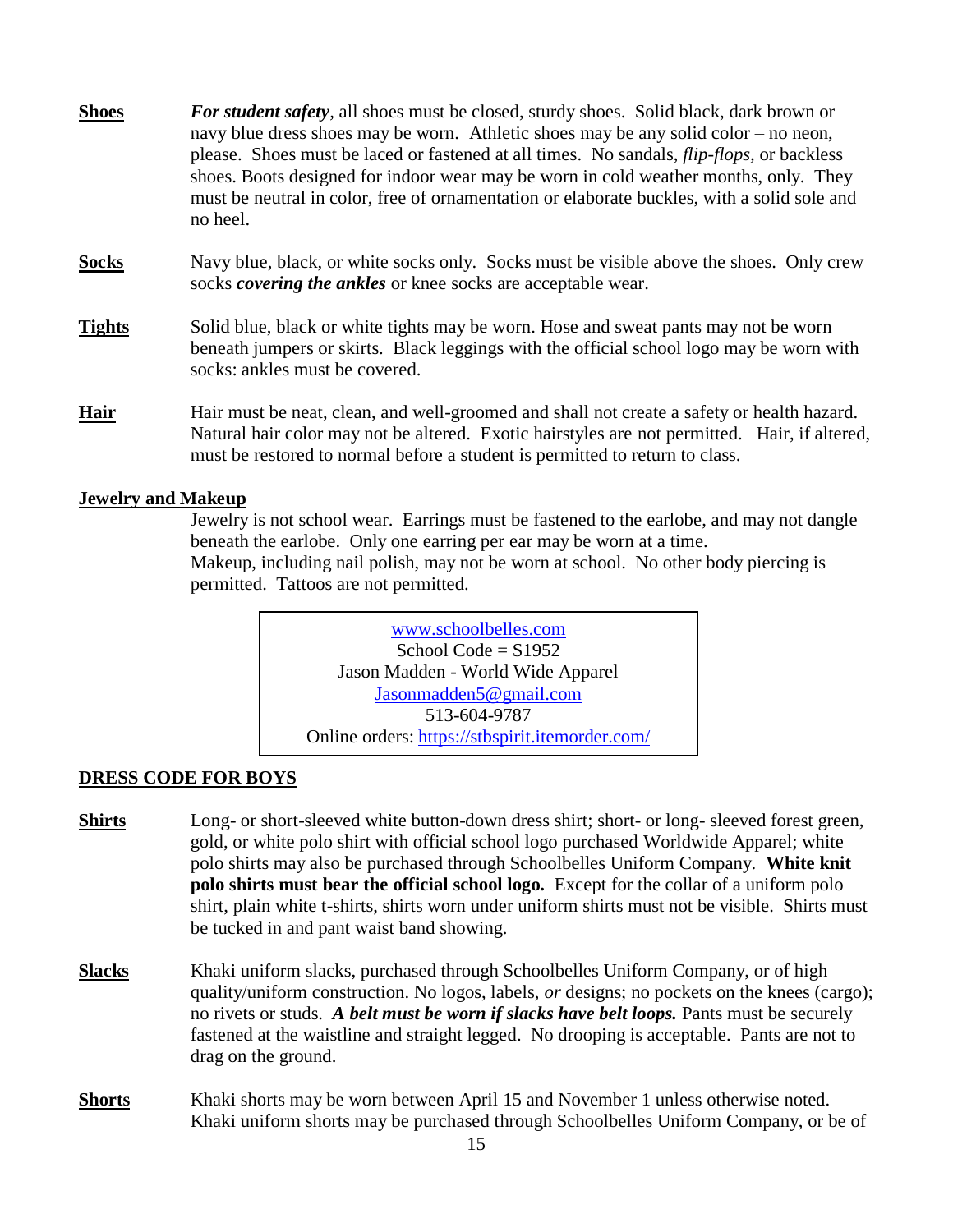high quality/uniform construction if purchased elsewhere. Shorts must be securely fastened at the waistline *and be of a modest and appropriate length*. *A belt must be worn if shorts have belt loops.* **Sweaters** Navy blue pullover or button-down sweater. No logos. **Sweatshirts** Official gray or forest green St. Bernadette sweatshirts with a school logo, purchased through Worldwide Apparel, are permitted. If worn, they must be worn over a uniform shirt. **Hooded sweatshirts may be worn outside only. Shoes** *For student safety*, all shoes must be closed, sturdy shoes. Solid black, dark brown or navy blue dress shoes may be worn. Athletic shoes may be any solid color – no neon, please. Shoes must be laced or fastened at all times. No sandals, flip-flops*,* or backless shoes. **Socks** White or black crew socks only. Socks must be visible above the shoes *and cover the ankles.* **Hair** Hair must be neat, clean, and well-groomed and shall not create a safety or health hazard. Natural hair color may not be altered. Exotic hairstyles, including decorative shavings, are not permitted. Hair, if altered, must be restored to normal before a student is permitted to return to class. **Jewelry** Jewelry is not school wear. Boys' earrings are not permitted. No other body piercing is permitted. Tattoos are not permitted.  $School Code = S1952$ Jason Madden - World Wide Apparel [Jasonmadden5@gmail.com](file:///G:/My%20Drive/--%20From%20Laptop%20Documents%20--/Policies/Jasonmadden5@gmail.com) 604-8337 513-604-9787 Online orders: <https://stbspirit.itemorder.com/> [www.schoolbelles.com](http://www.schoolbelles.com/)

#### **GYM CLOTHES FOR ALL STUDENTS**  $M_{\rm H}$

Students do not change for Physical Education. Gym shoes must be worn.

# **DRESS CODE FOR NON-UNIFORM DAYS**

 Spirit Days are often themed by color, cause, or team/team colors. Students choosing to be out of uniform on spirit days must follow the guidelines for that day, or wear the regular uniform, or wear their class spirit shirt, purchased in the beginning of the school year. Some out-of-uniform days are permitted only for students participating in an optional fund-raiser. All students out-of-uniform on those days are expected to donate to the fundraiser and dress in the stated theme/attire, otherwise, students should be in uniform. In general, shirts must have sleeves and must extend to the waistline of the pants. NO inappropriate or provocative logos or slogans. Clothing depicting themes or logos of a Christian nature or pertaining to the school's or sports teams is permitted. (continued…)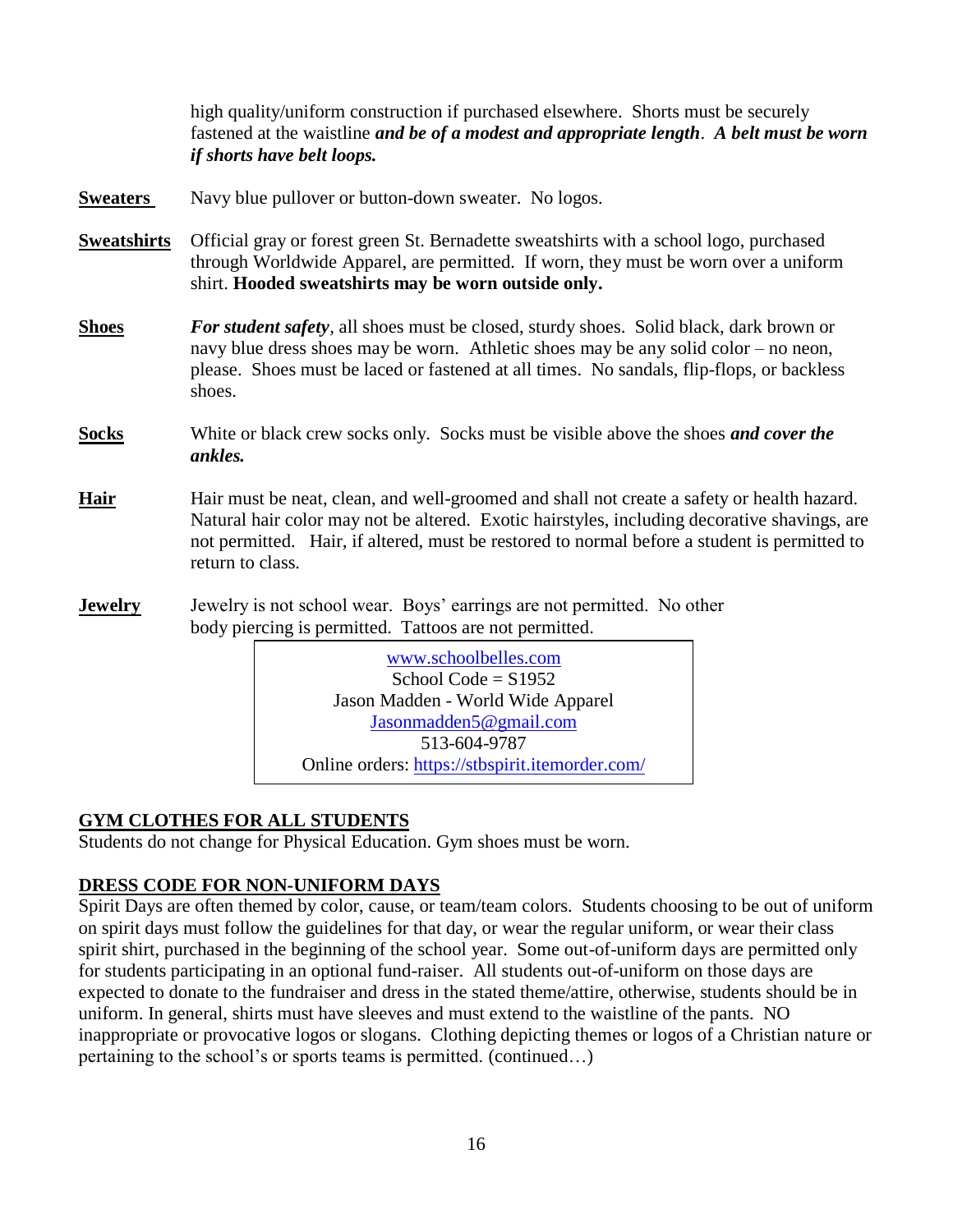Dresses and Skirts: Hems must be at a modest and appropriate length. Dresses must have sleeves that cover the shoulders and the tops of the arms. No revealing necklines or designs that reveal the back. No sheer, see-through material.

As a rule of thumb, modesty should be shown in clothing. Clothing that is immodest or does not meet these standards may not be worn. If it is, students will need to replace it before being admitted to class.

# **GRADUATION DRESS AND CONFIRMATION DRESS.**

Students are expected to dress appropriately for the Graduation and Confirmation mass and ceremony. Dresses should be modest, with modest necklines, and appropriate fit. Shoulders must be covered. Boys are expected to wear a shirt and tie with dress pants. Dress shoes are recommended wear for these occasions. No sheer, or see through materials are appropriate wear for these occasions.

# **DRESS CODE FOR OTHER SCHOOL FUNCTIONS**

Appropriate wear will be designated by the Principal, Music Teacher, Drama Director for special occasions such as Christmas play, School Drama production, and other special school functions during the school year. Dress code for field trips will be determined by the teacher in charge.

# **EXTRA CLOTHING ON HAND**

Children in kindergarten are particularly vulnerable to personal accidents, or lunch or recess accidents. Parents should keep a full set of uniform clothes on hand in the child's homeroom for such an emergency.

# **INSTRUCTIONAL PROGRAM**

Our curriculum attempts to provide each of our students with the necessary tools for academic success. Our programs are based on the Archdiocesan Graded Course of Study. Ongoing revisions occur each year as each area of curriculum is studied. Time allotments for all subject areas are in accord with the state minimum standards for Ohio elementary schools and the policies established by the Archdiocesan Education Commission.

#### **Homework**

Learning is an active process in which the student must directly participate in order to succeed. We expect each student to come to school prepared to learn, with textbooks, materials and homework assignments. Homework is an extension of class work and is intended to supplement and reinforce the understanding of the material taught in class.

Parents should provide a suitable place and environment for study and homework. Research suggests that students should spend, ON THE AVERAGE, 10 minutes per grade on school work at home, including written work, reading, reviewing, and/or studying: grades K-3, 30 minutes daily; grade 4, 40 minutes daily; grade 5, 50 minutes daily; etc. Times may vary each day depending on the type of assignments and the child's level of achievement.

Although it is important at all levels, primary level students are especially encouraged to spend at least 10-15 minutes each day reading, preferably out loud with an adult. For long range assignments, parents are encouraged to guide their child in time management.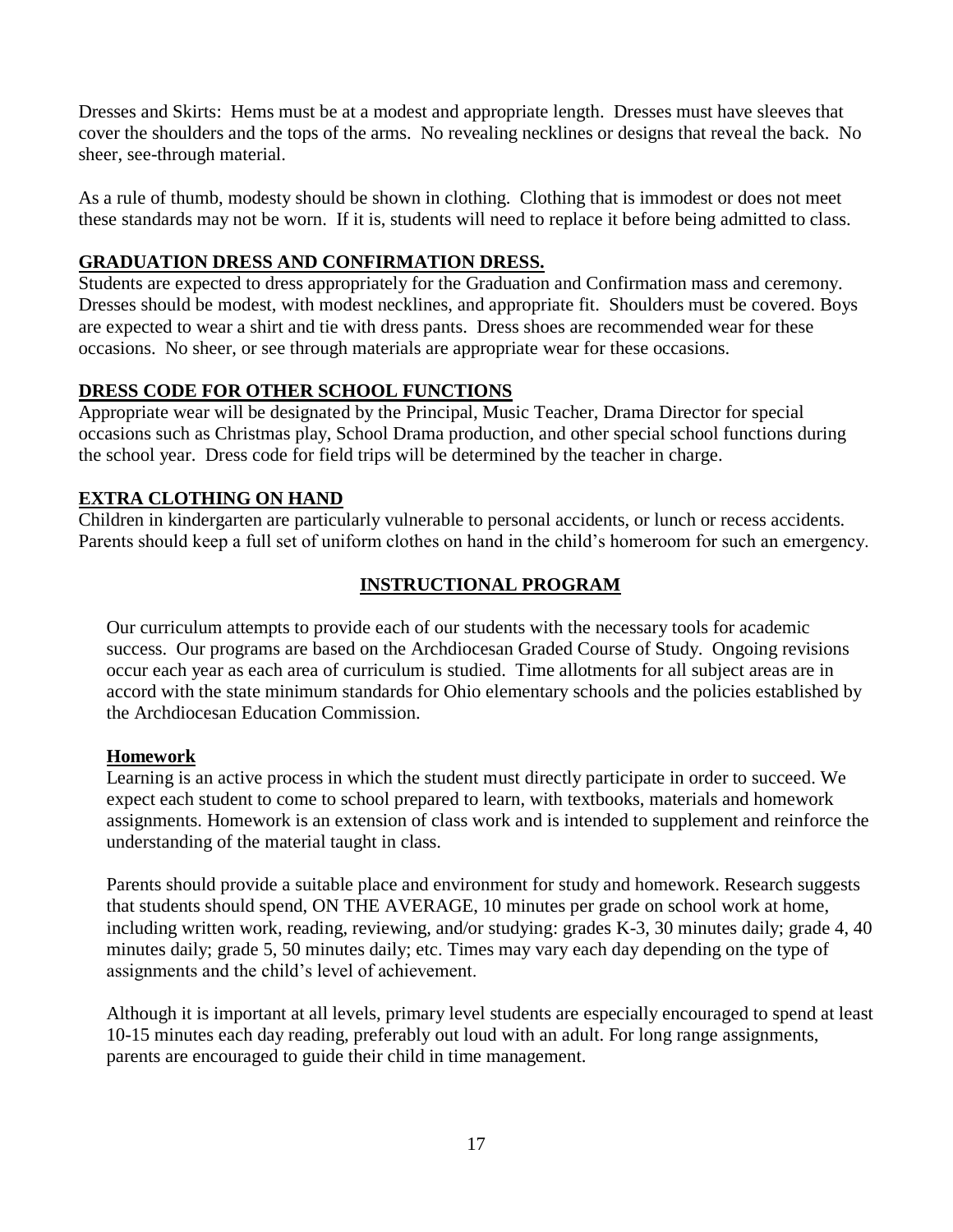If a child is consistently spending more time on homework than suggested above, the parent should contact the teacher to learn the reason. Parents provide guidance and encouragement, but homework must be the work of the student.

#### **Testing Program**

A testing program strives to evaluate the quality of instruction in a school. Standardized tests provide a basis of curriculum development, measure pupil progress in comparison to a national/local group, and are an indication of the quality of educational services provided by the school.

St. Bernadette School follows the Archdiocesan Testing Program. The Iowa Test of Basic Skills (achievement tests) are administered in the spring of each year to grades 1, 2, 3, 4, 5, 6, and 7. The Cognitive Abilities Test is given in grades 2 and 5.

St. Bernadette School complies with the State of Ohio's Third Grade Reading Guarantee (TGRG) and to that end, assesses students in kindergarten through third grade via Dibels testing and the STAR Reading state proficiency test. Students who demonstrate skills that are below the benchmarks, or are not aligned with TGRG are assigned to reading intervention groups. Students are also assessed on the STAR Reading and Math achievement tests three times per year to give teachers further evidence of academic progress or a need for intervention.

Students receiving state funds for tuition (EdChoice Expansion, for example) are required to take all tests required by the State of Ohio in addition to the tests required by the Archdiocese.

#### **Report Cards**

Report cards are an evaluation of a student's progress. They are available electronically to parents one week following the end of each trimester. The final report card for the school year is printed and distributed on the last day of school.

Students in grades K-3 will receive progress updates on their proficiency and independence with curriculum standards. Grades 1, 2, and 3 will receive Student Progress Updates (SPUs) each trimester. Kindergarten students will receive SPUs in the second and third trimesters.

#### **Kindergarten – Grade 3 Marking guidelines**

1 – Demonstrates Limited Progress Toward Proficiency (Parent and teacher intervention recommended.)

2 – Progressing Toward Proficiency (Succeeding with the current material.)

3 – Frequently Demonstrates Proficiency (On or beyond grade level. Shows independence and the ability to extend learning into new situations.)

4 – Consistently Demonstrates Proficiency/Exceeds Proficiency (Student is completely independent and consistent with the application of the standard.)

N/A – Standard not assessed during this grading period.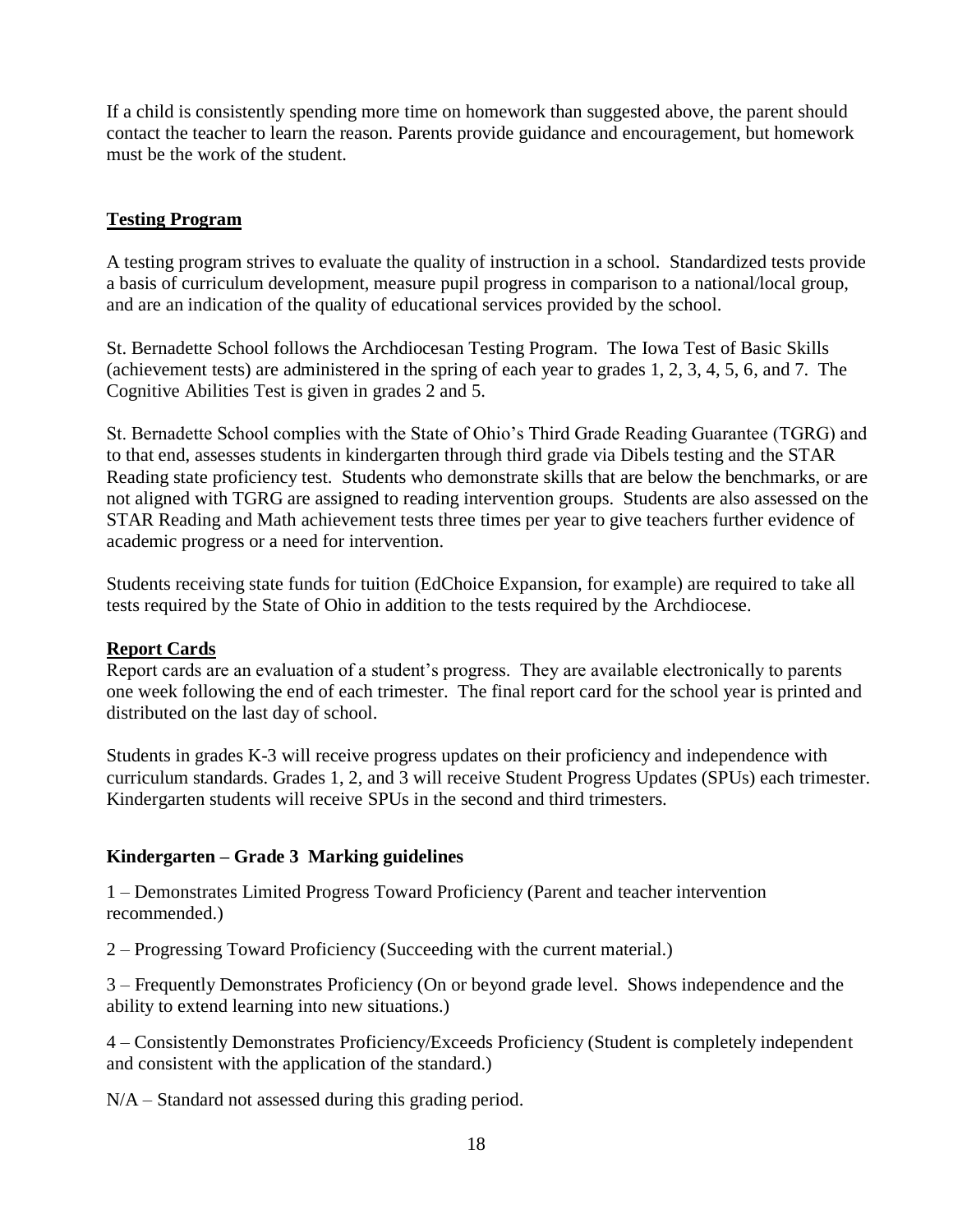#### **Grades 4 – 8 Alpha-numeric grade ranges**

- A: Superior (93-100)
- B: Very Good (85-92)
- C: Satisfactory (77-84)
- D: Below Average (70-76)
- F: Failing (below 70)

Pertinent comments/suggestions may be included by the teacher and are an important part of the student's evaluation. Report cards may be viewed online one week after the end of the trimester. The final report card is sent home on the last day of school. The Church Financial Office notifies the school office if a report is to be held due to school fees not being paid.

#### **Interims**

Printed interim reports are not provided. Parents are able to access grades via Gradelink and a current average is displayed throughout the trimester.

#### **PROMOTION AND RETENTION**

Students will be promoted, retained, or assigned based upon attendance, classroom performance, homework and tests. The decision to promote or assign a student to the next grade will rest entirely with the teacher(s) having that student in class. Teachers will also consider standardized achievement test results and competency test results related to the student's progress.

#### **Promotion**

Students who satisfactorily complete the course of study objectives at their grade level will be promoted to the next grade. In kindergarten through third grade, passing marks are 2s, 3s, and 4s. In grades four through eight, passing marks are A, B, C, and D.

#### **Assignment/Placement**

Under special circumstances, students who do not satisfactorily complete the course of study objectives at their grade level may be assigned to the next grade at the discretion of the teachers and the principal. In case of assignment to the next grade, an intervention plan will be drafted with the goal of encouraging the student's academic progress. This will include summer intervention. The student and his/her parents, teachers, principal, and appropriate specialists will collaborate to draft the intervention plan.

#### **Retention**

**Failure in one or more academic subjects in grades 4-8 or unsatisfactory performance in Language Arts or mathematics in grades 1-3 may result in consideration for retention.** The homeroom teacher will report the names of these students to the principal. The principal will review the information with the teacher and notify the parents of the academic deficiency. Prior to this step, notifications of academic deficiency would have been reported to the parents via regular checking of progress in Gradelink, report cards, conferences, etc. Students at risk of failing any subject in a trimester will receive a minimum of two communications from the teacher during the trimester. A conference will be scheduled with the parents, teachers, specialists and principal to share the student evaluation and a determination made as to promotion, assignment, or retention.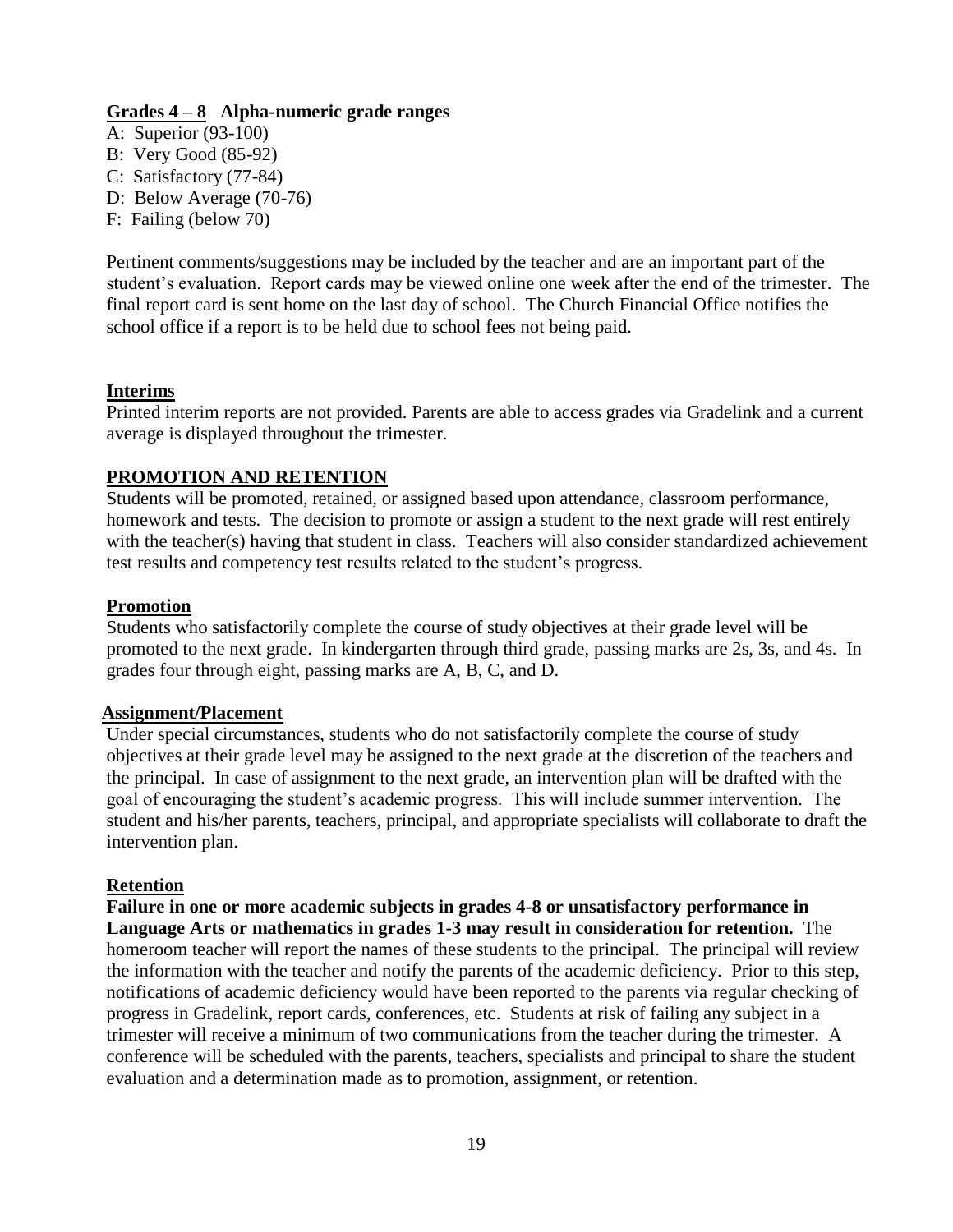All decisions on promotion, placement, and retention will be handled on an individual student basis with the classroom teacher, the principal, and the parent coming to a consensus of what is best for the student. If no agreement can be reached, the student will not return to St. Bernadette the following year.

**Summer school and/or tutoring** will be required for failure in Math or Language Arts, and may be required in cases of assignment or failure in other major subjects. Summer school may also be required of students with excessive absences from one or more academic discipline.

#### **Parent/Teacher Conferences**

These are held for all students during the first trimester, and as needed during the second trimester. We expect at least one parent/guardian to attend the conference. Family support is vital to the education of every student, and it is important that parents/guardians be kept informed of a student's progress.

#### **Field Trips**

Teachers may plan field trips to supplement classroom-learning activities. In order to participate in school-sponsored field trips the following is needed:

- A student must be academically and behaviorally eligible for this privilege.
- A student must present a permission slip, signed by a parent or guardian, to his/her teacher before the trip is to be taken.
- Only the St. Bernadette Field Trip Permission Form may be used.

**Field trips are privileges** afforded to students. Students may be denied participation in a field trip if they fail to meet academic or behavioral requirements. Students are to be in uniform for field trips unless the principal or the teacher leading the trip states otherwise.

St. Bernadette School does not sponsor overnight class trips, except with established educational tours, such as the eighth grade trip to Washington, D.C., or to established educational facilities such as an outdoor education center, retreat center, or the Cincinnati Zoo.

#### **Student Service Hour Requirements**

Following the Gospel call to charitable action, St. Bernadette School encourages its students to participate in works of Christian service for others. In this spirit, the school actively promotes a variety of service opportunities for all of its students. Teachers may set service requirements, with the principal's approval, for partial completion of religion.

Students are required to perform service projects as part of their Confirmation Preparation Program. Projects will be determined by the Parish Religious Education Director and school Religion teacher.

#### **AUXILIARY SERVICES**

Under the existing State Auxiliary Service Bill, private schools may receive certain state-funded services in addition to textbooks, testing materials, and scoring services. Among these are diagnostic services (which may be performed on the school premises) and therapeutic services (which must be performed off the school premises). In order to provide these therapeutic services, (remedial reading, remedial math, speech, and hearing therapy), we use a four-room modular, located on the south side of the school building.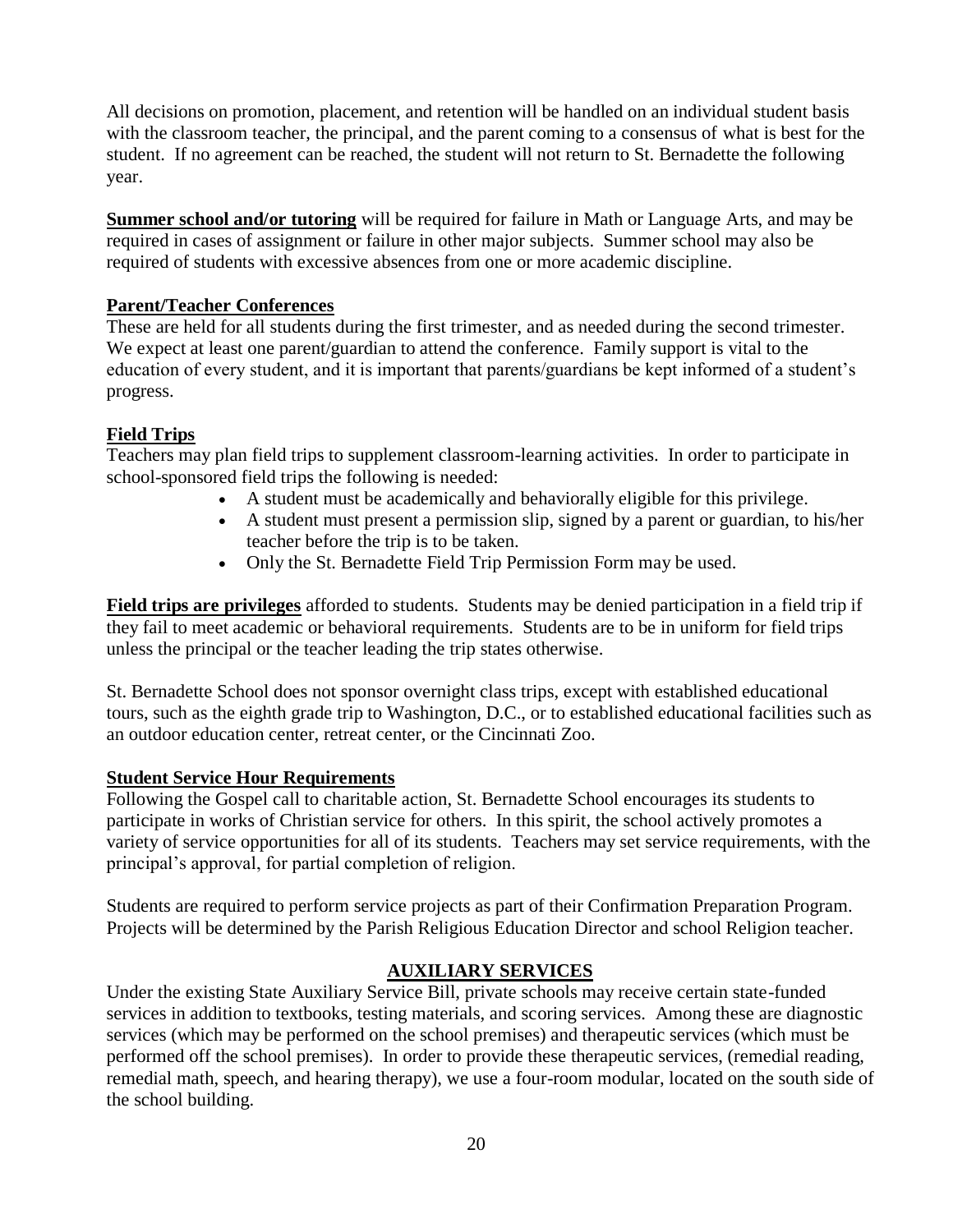**School Psychologist:** evaluates students, meets with parents and teachers to discuss the findings of the evaluation, and makes recommendations regarding the educational needs of these individuals. **Speech Therapist:** tests children for speech problems and serves qualifying students. **Reading Tutor:** serves students who qualify for special services in reading. **Classroom Intervention Specialist:** provides assistance in the classroom per teacher request.

#### **LIBRARY**

The purpose of the school library is to further the education of the students at all grade levels by providing easy access to reference material, fiction, and nonfiction books. Most books are loaned to students for one week. If a book is overdue, five cents per day charge is made. Each student is responsible for books he/she checks out of the library and is expected to return them on time, in the same condition. If a book is lost, damaged, or destroyed the student is expected to pay the cost of replacing or repairing the book. Checking in and out books is done by volunteers. (See Parental Service Program).

#### **INTERNET INFORMATION**

*Internet Acceptable Use Policy*, Catholic Schools Office, Archdiocese of Cincinnati, is used as a guideline and policy for St. Bernadette School. Students may access the internet for educational purposes, under supervision of an adult, only if their parent/guardian has signed the Internet Acceptable Use Policy form.

#### **PRIVACY OF RECORDS/ TRANSFER OF RECORDS**

Parents/guardians and students over 18 years of age have the right of access to their records. Prior to release of student records, a form must be signed by the parent/guardian or students over 18 years of age indicating their consent for the release of this information.

#### **NON-CUSTODIAL PARENTS/BUCKLEY AMENDMENT**

"The school abides by the provisions of the Buckley Amendment with respect to the rights of noncustodial parents. In the absence of a court order to the contrary, the school will provide the noncustodial parent with access to the academic records and other school related information of his/her child. If there is a court order specifying that there is to be no information given, it is the responsibility of the custodial parent to provide the school with an official copy of the court order." MA Shaughnessy (2002) All court documents regarding a child's custody arrangement should be on file with the school office. Providing these is a requirement at registration.

# **CODE OF CONDUCT**

The goal of the conduct code of St. Bernadette is to have students exercise self-control; students should conduct themselves in a manner of respect for self, others and property. In order to achieve this goal, selfdiscipline must be taught and monitored. Good student conduct is important in order to have a positive classroom and safe school environment in which each child can achieve spiritual, academic and personal growth. The support of parents is an integral element of our school discipline.

#### **Expectations for Parents**

Parents are the primary teachers of their children and therefore are expected to support the mission of St. Bernadette by demonstrating the following behaviors: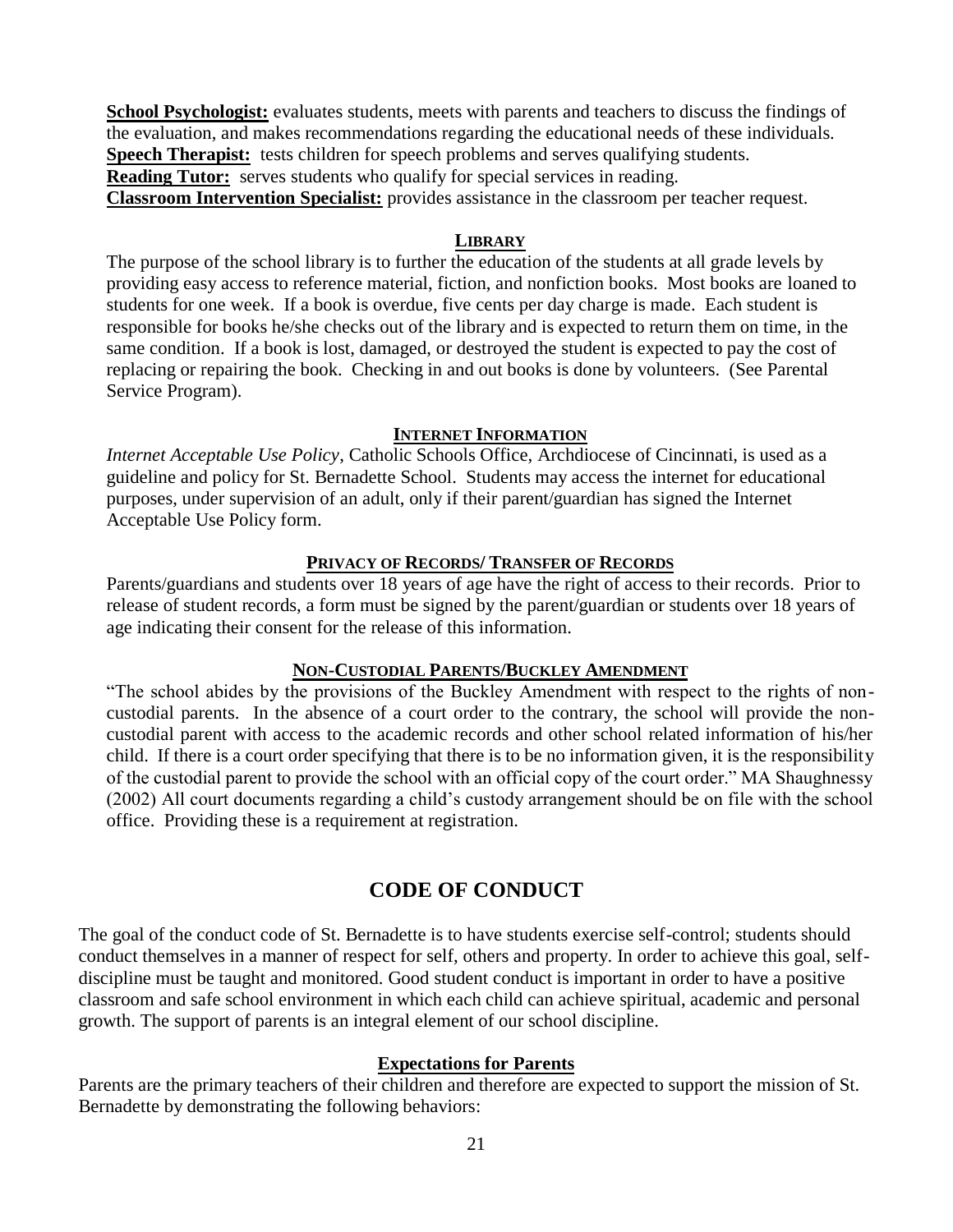- maintain a Christ-like attitude with staff, faculty and other parents
- the process of resolving disagreement will start confidentially, charitably, and directly with the teacher involved (includes all written, verbal and electronic communication)
- checking Gradelink accounts for all students weekly to monitor child's performance and conduct
- if active communication with the teacher needs further action, parents should meet with the principal.
- all public communication, including social media, concerning St. Bernadette Parish, school, faculty and staff, other students and families should be positive, encouraging and constructive.
- students are at school on time
- read, understand, and sign off on the Code of Conduct
- parents support St. Bernadette discipline efforts at home

# **Expectations for Students**

Each teacher posts classroom rules and consequences and reviews them regularly with the students. Students are expected to conduct themselves in a Christ-like manner at all times by demonstrating the following behaviors:

- respect everyone in words and actions
- respect the property of school and fellow students
- use appropriate language
- arrive prepared with necessary supplies with completed homework
- put forth their best effort in everything
- obey all school, classroom, cafeteria, playground, and bus rules
- be in the places they are scheduled to be
- behave in a manner that supports the good reputation of St. Bernadette School, at all times, even off school property.

The following are age-appropriate expectations for the classroom:

#### **Kindergarten**

| <b>Shares</b>                  | Follows directions               | Takes turns                   |
|--------------------------------|----------------------------------|-------------------------------|
| Interacts well with peers      | Completes work                   | Works independently           |
| Demonstrates self-control      | Cares for personal belongings    | Cares for classroom property  |
| Is attentive when others speak | Exhibits adequate attention span | Shows reverence during prayer |

#### **Grades 1-3**

| Shows reverence during prayer | Works without disturbing others   | Is courteous and cooperative         |
|-------------------------------|-----------------------------------|--------------------------------------|
| Speaks at appropriate times   | Listens while others are speaking | Makes good use of time and materials |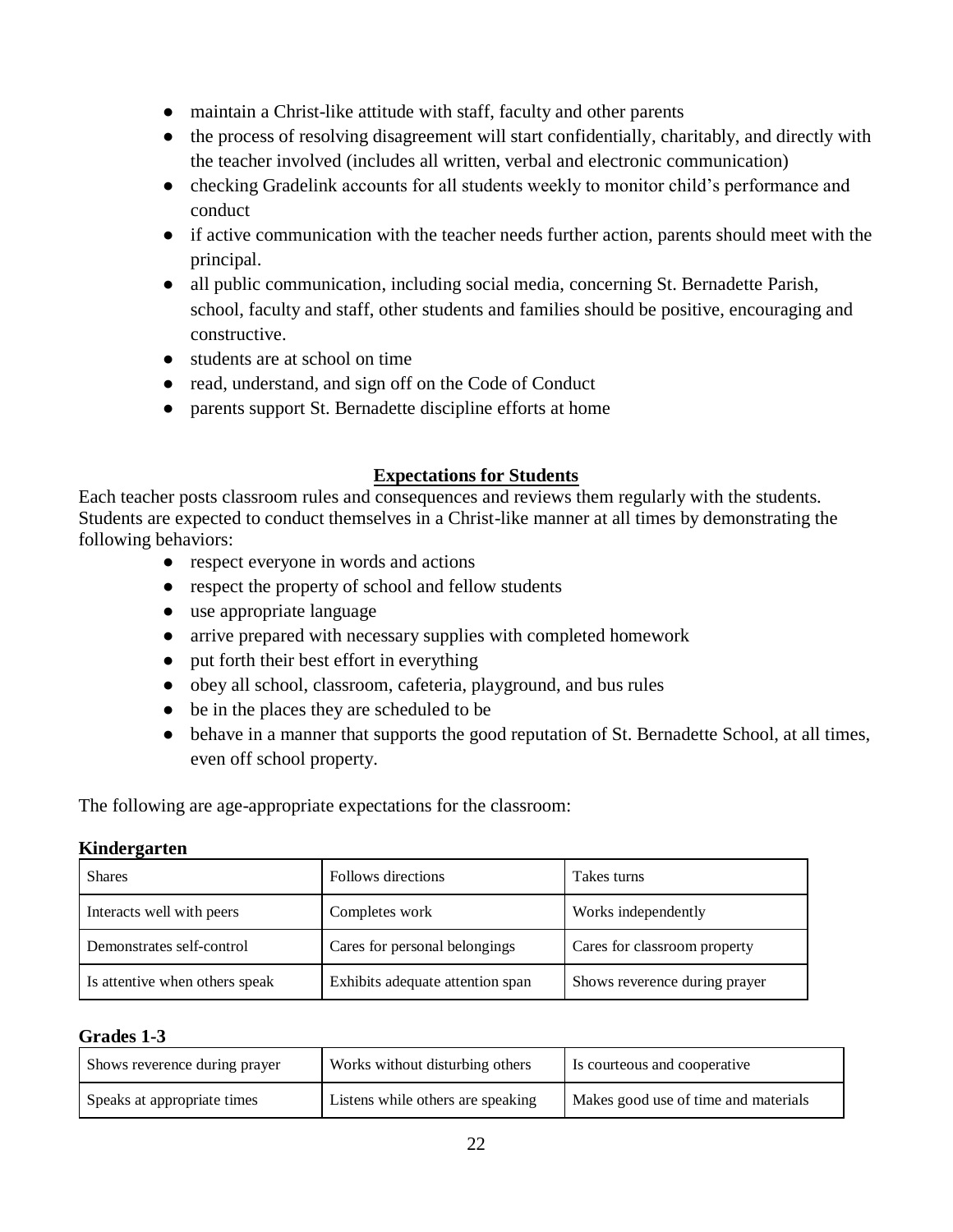| Completes assigned work | Follows directions      | Respects authority          |
|-------------------------|-------------------------|-----------------------------|
| Works well in groups    | Comes to class prepared | Observes school regulations |

#### **Grades 4-8**

| Shows reverence during prayer      | Listens while others speak      | Respects the property of others      |
|------------------------------------|---------------------------------|--------------------------------------|
| Demonstrates honesty and integrity | Works without disturbing others | Makes good use of time and materials |
| Completes assigned work            | Follows directions              | Respects authority                   |
| Works well in groups               | Comes to class prepared         | Observes school regulations          |
| Respects the rights of others      | Speaks at appropriate times     | Is courteous and cooperative         |

#### **Expectations for Lunch**

- 1) Students are expected to behave as they would at any restaurant or eating establishment. Talking volume should be at a normal level, manners are expected, and remaining seated while eating is required.
- 2) Students should raise their hands if assistance is needed or if they need to leave their seat.
- 3) Students must eat and need to finish lunch before leaving cafeteria.
- 4) Students must take part in the responsibility of keeping our cafeteria a clean eating area for all. This includes, but is not limited to:
	- a) Cleaning up their personal eating area
	- b) Removing food or trash that may have fallen to the floor
	- c) Disposing of trash properly
	- d) Cleaning and clearing tables when assigned
- 5) Students must remain seated until an adult dismisses them for recess.
- 6) Students must show respect for cafeteria personnel as well as for all students.

#### **Expectations on the Playground and for Recess**

- 1) Play only in the designated playground areas.
- 2) Ask permission to retrieve a ball outside the playground.
- 3) Do not participate in rough sports such as tackle football.
- 4) Be respectful and obedient to every teacher or adult at all times.
- 5) Be respectful of each other. There is to be no name calling, teasing, or making fun of other people or excluding other students from participating in playground activities.
- 6) Report to the playground after lunch unless you have permission to enter the classroom building.

#### **Care of School Property**

St. Bernadette students should be proud of their school and help to take care of it to the best of their ability. School property includes hallways, doors, classrooms, desks, technology, furniture, restrooms,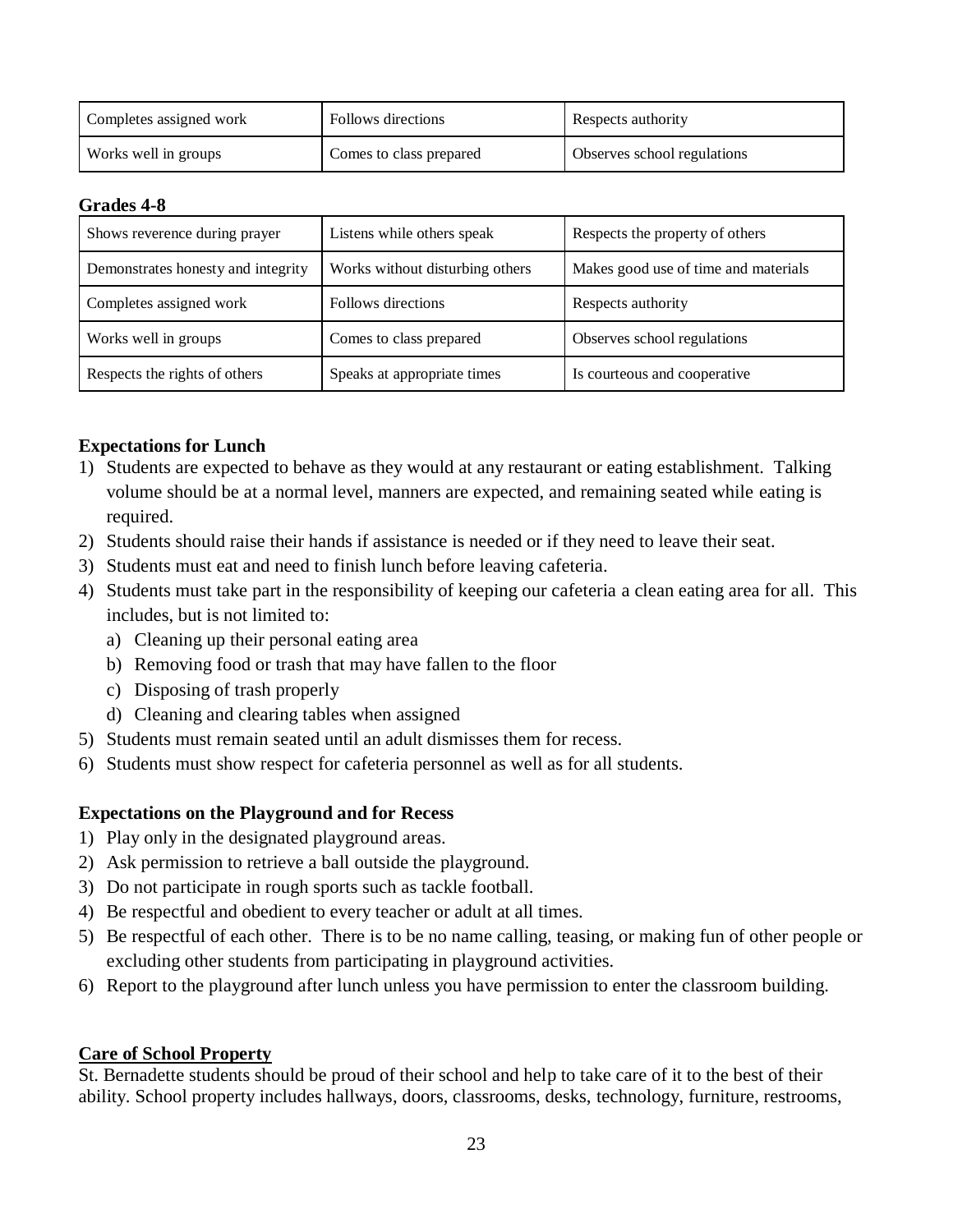cafeteria, and lockers. Students are expected to keep their lockers and/or desks neat and orderly. Defacing or damaging school property is strictly prohibited.

**Textbooks and Tablets** are loaned to students annually. It is the student's responsibility to keep books and devices in good condition. Writing in hardback books is not permitted and all textbooks are to be covered, marked with the student's name and grade. Tablets that are issued to students may not have extraneous software added. Students are expected to comply with the expectations for tablet use set forth in tablet training. In order to keep textbooks and tablets safe and in good repair during transport, each student should have a book bag, and students with tablets should use protective cases.

**Please note:** Lockers, desks, computers and tablets are St. Bernadette property and are subject to search at any time. Backpacks or other student personal items on school property are also subject to search.

# **INFRACTIONS**

In general, infractions are behaviors that demonstrate a lack in meeting an expectation or following a policy, and require corrective action. While we cannot include every possible behavior, the following includes a few of the more serious infractions:

# **Academic Dishonesty**

Plagiarism/cheating is a form of dishonesty that occurs when a person passes off someone else's work as his or her own. Plagiarism is not just about stealing someone else's words, but also about stealing ideas. It includes:

- Using a published author's work without providing the author's name and a bibliography
- Copying directly from a book, magazine newspaper, song, or Internet without using quotation marks and/or without providing the author's name and a bibliography
- Paraphrasing: putting the text in your own words, and not providing the author's name and a bibliographic citation
- Using statistical data or copying maps, charts, graphs, and photos from a book, magazine, newspaper, song or Internet without providing the author's name and bibliographic citation
- Using a friend's work by
	- having him/her tell you the answer or part of the answer
	- copying homework
- Allowing a friend to copy from your work in whole or in part
- Cheating on a test by
	- using notes when not allowed
	- using a textbook or other resource when not allowed
	- looking at someone else's test
	- telling someone else what is on the test

Academic and disciplinary penalties will be determined at the discretion of the principal and teacher and could lead to zero credit being given for the assignment as well as detention.

# **Cell Phones/Electronic Devices**

Cell phones and other personal electronic devices may not be used during school hours. They are not to be visible, heard, used or ON during school hours. St. Bernadette is not responsible for lost or stolen items.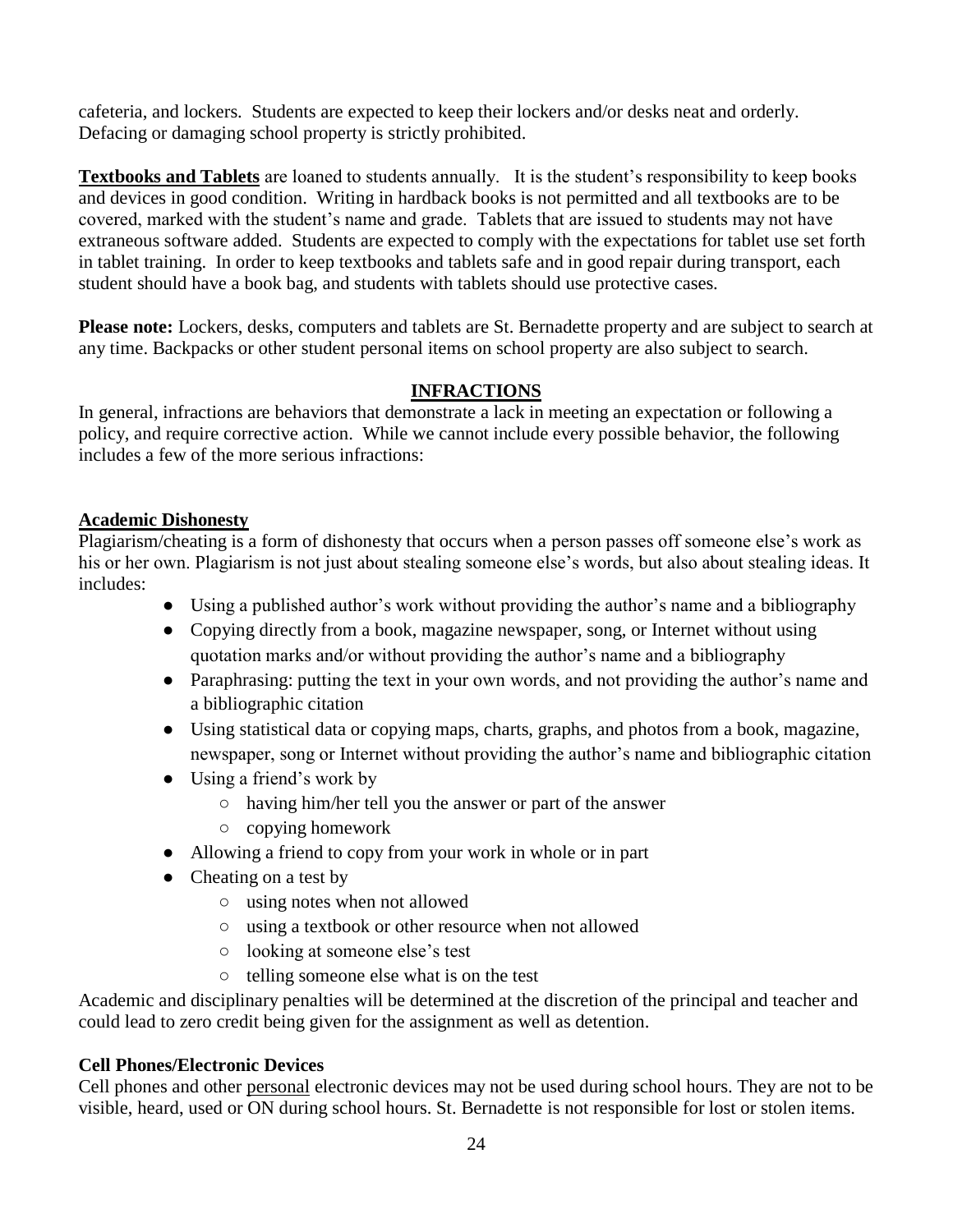Exceptions to this policy, such as the use of an E-reader, may occur under the supervision of a teacher. During these times, the terms of the Archdiocese Responsible Use of Technology will apply.

Electronic devices with the capacity to take photographs raise concerns about individual privacy. No pictures are to be taken on school property without administrative or teacher authorization. This includes images captured with school-owned devices. St. Bernadette complies with the Archdiocesan directive to refer any images that would be considered "sexting" directly to the police.

Disciplinary action may be taken against those who use electronic means to cause mental or physical distress to other members of the school community, whether these incidents take place on or off the school property.

#### **Weapons**

Real weapons, including pocket knives, are not permitted at school. Students who are found possessing, handling, transmitting or concealing a firearm, knife, other dangerous objects or a weapon replica, will be subject to suspension or expulsion at the discretion of the principal, and the proper legal authorities will be contacted. The object in question will be confiscated. If a student wants to bring a toy or model weapon to school for a legitimate purpose (e.g. history or social studies project) the parent must consult with the teacher for permission. The toy weapon should be brought to school by the parent and picked up directly from the teacher at the end of the day.

#### **Proper Bus Conduct**

Safe school bus transportation depends on proper pupil conduct. Violation of bus rules will result in a student being temporarily or permanently forbidden to ride a school bus. All rules of behavior and conduct that apply to the school also apply when riding the school bus. Eating is not permitted on buses.

#### **Substance Abuse Policy**

In compliance with the Archdiocesan Commision Education Policy, "Students shall not knowingly possess, use, transmit or be under the influence of an intoxicant of any kind, or of any drugs not prescribed for them by a physician." The possession or use of any actual or look-alike drugs, alcohol, tobacco, or dangerous sprays on school property or an any school related event off school property, will be cause for immediate suspension and/or counseling or expulsion. The administration accepts the responsibility of judgment in these matters.

#### **HARASSMENT, INTIMIDATION AND BULLYING (ARCHDIOCESAN POLICY ADOPTED 2018)**

- It is the policy of St. Bernadette School that any form of harassment, intimidation, or bullying, regardless of where, how, or when it takes place, is expressly forbidden.
- The School's internet and computer system may not be used to engage in harassment, intimidation, or bullying. The "Student Responsible Use of Technology" form must be signed by each student and on file with the School.
- The School reserves the right to impose discipline for harassing, intimidating, bullying, and other inappropriate behavior that takes place off School grounds and outside School hours.

#### **Definition of Terms**

**"Electronic Act"** is an act committed through the use of a cellular telephone, computer, tablet, pager, personal communication device, or other electronic communication device.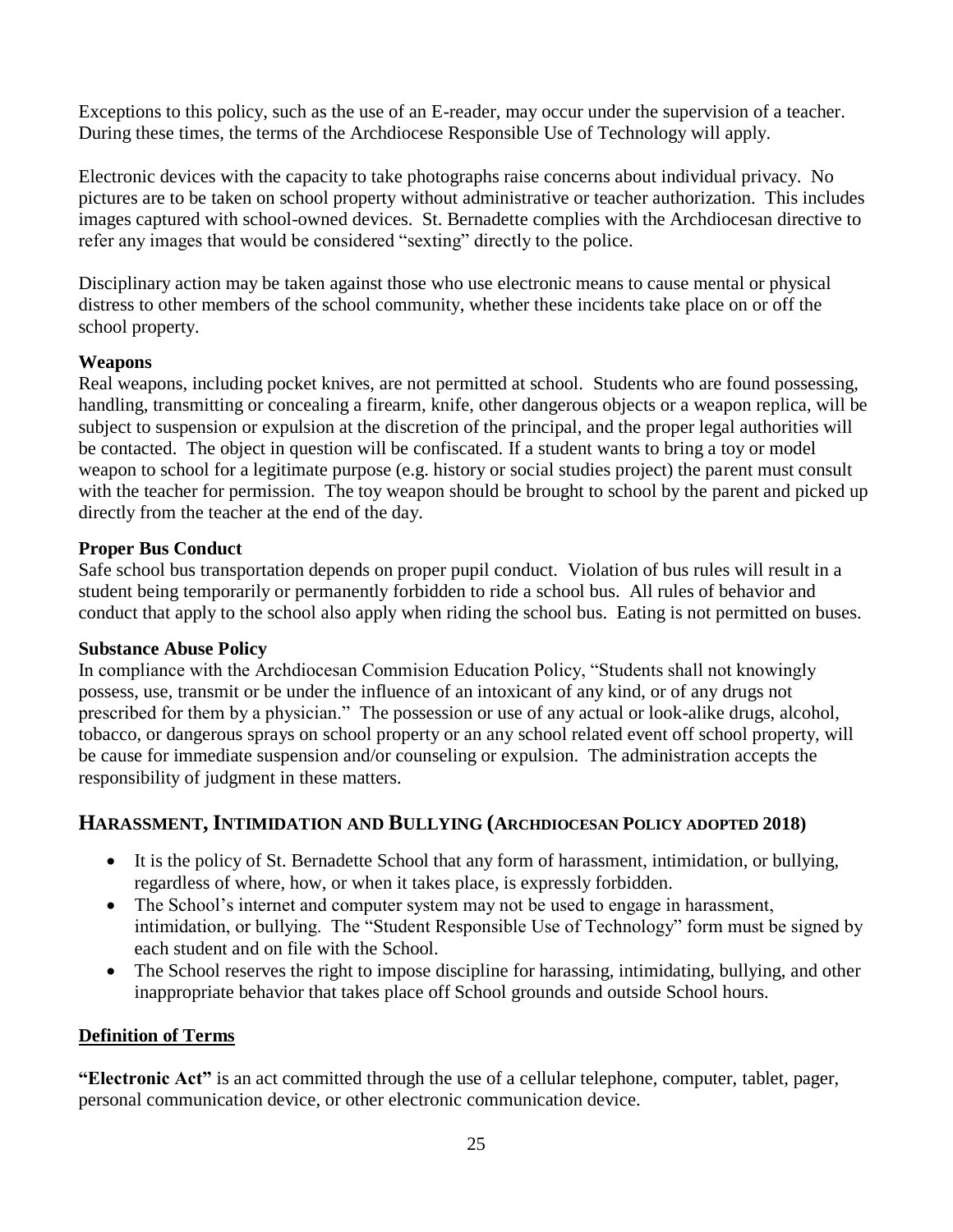**"Harassment, intimidation, or bullying"** means either of the following:

- 1. Any intentional written, verbal, electronic, or physical act that a student has exhibited toward another particular student more than once, and the behavior **both**:
	- o Causes mental or physical harm to the other student; and
	- o Is sufficiently severe, persistent, or pervasive that it creates an intimidating, threatening, or abusive educational environment for the other student.
- 2. Electronically transmitted acts (see above) that a student has exhibited toward another particular student more than once and the behavior **both**:
	- o Causes mental or physical harm to the other student; and
	- o Is sufficiently severe, persistent, or pervasive that it creates an intimidating, threatening, or abusive educational environment for the other student.

**Evaluating Behavior** In evaluating whether conduct constitutes harassment, intimidation, or bullying, special attention should be paid to the words chosen and actions taken, whether such conduct occurred in front of others or was communicated to others, how the offender interacted with the victim, and motivation, either admitted or appropriately inferred. Accordingly, what may constitute harassment, intimidation, or bullying in one circumstance might not constitute such in another. As in all disciplinary matters, the School will make this determination utilizing its sole and absolute educational discretion and judgement.

# **Types of Conduct**

Harassment, intimidation, and bullying can include many different behaviors including, but not limited to, overt intent to ridicule, humiliate, or intimidate another student. Examples of conduct that could constitute prohibited behaviors include:

- 1. Engaging in unsolicited and offensive or insulting verbal or visual behavior such as derogatory jokes, comments, slurs or unwanted sexual advances, derogatory or sexually oriented posters, photography, cartoons, drawings or gestures;
- 2. Physical violence and/or attacks such as assault, unwanted touching, blocking normal movements or interfering with work, studies or play for any reason;
- 3. Threats, taunts, and intimidation through words and/or gestures such as the threat or use of physical or emotional harm to the person, property, reputation or family of any student, staff member, or adult.
- 4. Extortion, damage, or stealing of money and/or possessions;
- 5. Exclusion from the peer group or spreading rumors; and
- 6. Repetitive and hostile behavior with the intent to harm others through the use of information and communication technologies, computers, cell phones, other electronic devices, the Internet, online websites, blogs, or social media/networks (also known as "cyber-bullying"). Examples of cyberbullying include, but are not limited to the following:
	- a) Posting slurs on the Internet, websites, blogs, or social media/networks;
	- b) Sending abusive or threatening instant messages, text messages, emails, or other communications through the Internet, websites, blogs, or social media/networks;
	- c) Taking embarrassing photographs of students and posting them online or otherwise distributing them; and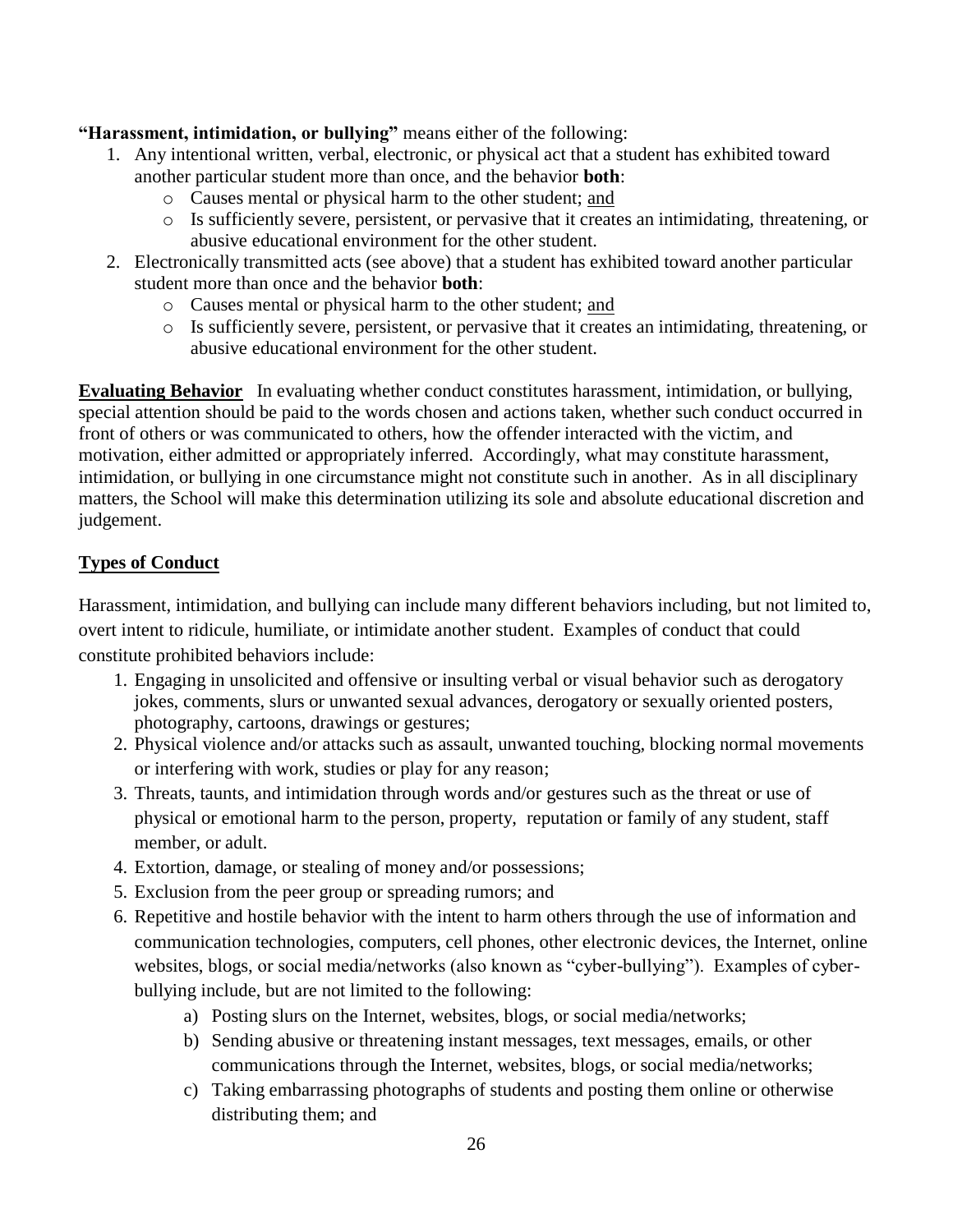- d) Using the Internet, websites, blogs, social media/networks, or electronic communication devices to impersonate another individual or circulate gossip or rumors to other students.
- 7. Retaliation any action or threat of action for having reported or threatened to report harassment.

#### **Complaints**

#### Formal Complaints

Students and/or their parents/guardians may file reports regarding suspected harassment, intimidation, or bullying. Such written reports shall be reasonably specific including persons involved, number of times and places of the alleged conduct, the target of the suspected harassment, intimidation, or bullying and the names of any potential witnesses. Such reports may be filed with any School staff member or administrator, and they shall be promptly forwarded to the principal or her designee.

#### Informal Complaints

Students and/or their parents/guardians may make informal complaints of conduct that they consider to be harassment, intimidation, or bullying by verbal report to a teacher, School administrator, or other School personnel. Such informal complaints shall be reasonably specific as to the actions giving rise to the suspicion of harassment, intimidation, or bullying including persons involved, number of times and places of the alleged conduct, the target of the prohibited behavior and the names of any potential witnesses. A School staff member or administrator who receives an informal complaint shall promptly document the complaint in writing, including the above information. This written report by the School staff member and/or administration shall be promptly forwarded to the principal or her designee.

#### Requests for Anonymity

Students who make informal complaints as set forth above may request that their name be maintained in confidence by the School staff member or administrator who receives the complaint. The anonymous complaints shall be reviewed and reasonable action will be taken to address the situation, to the extent such action may be taken that (1) does not disclose the source of the complaint, and (2) is consistent with the concept of fairness to the student alleged to have committed acts of harassment, intimidation, or bullying.

#### **School Personnel Responsibilities**

- 1. Teachers and Other School Staff
	- a. Teachers and other School staff who witness acts of harassment, intimidation, or bullying, as defined above, shall promptly notify the principal or her designee of the event observed, and shall promptly document the events witnessed. Teachers and other School staff who receive students or parent reports of suspected harassment, intimidation, or bullying shall promptly notify the principal or her designee of such reports. If the report is a formal, written complaint, such complaint shall be forwarded promptly to the principal or her designee. If the report is an informal complaint by a student that is received by a teacher or other staff member, he or she shall document the informal complaint and promptly forward it to the principal or her or his designee.
	- b. In addition to addressing both informal and formal complaints, School personnel are encouraged to address the issue of harassment, intimidation, and bullying in other interactions with students. School personnel may find opportunities to educate students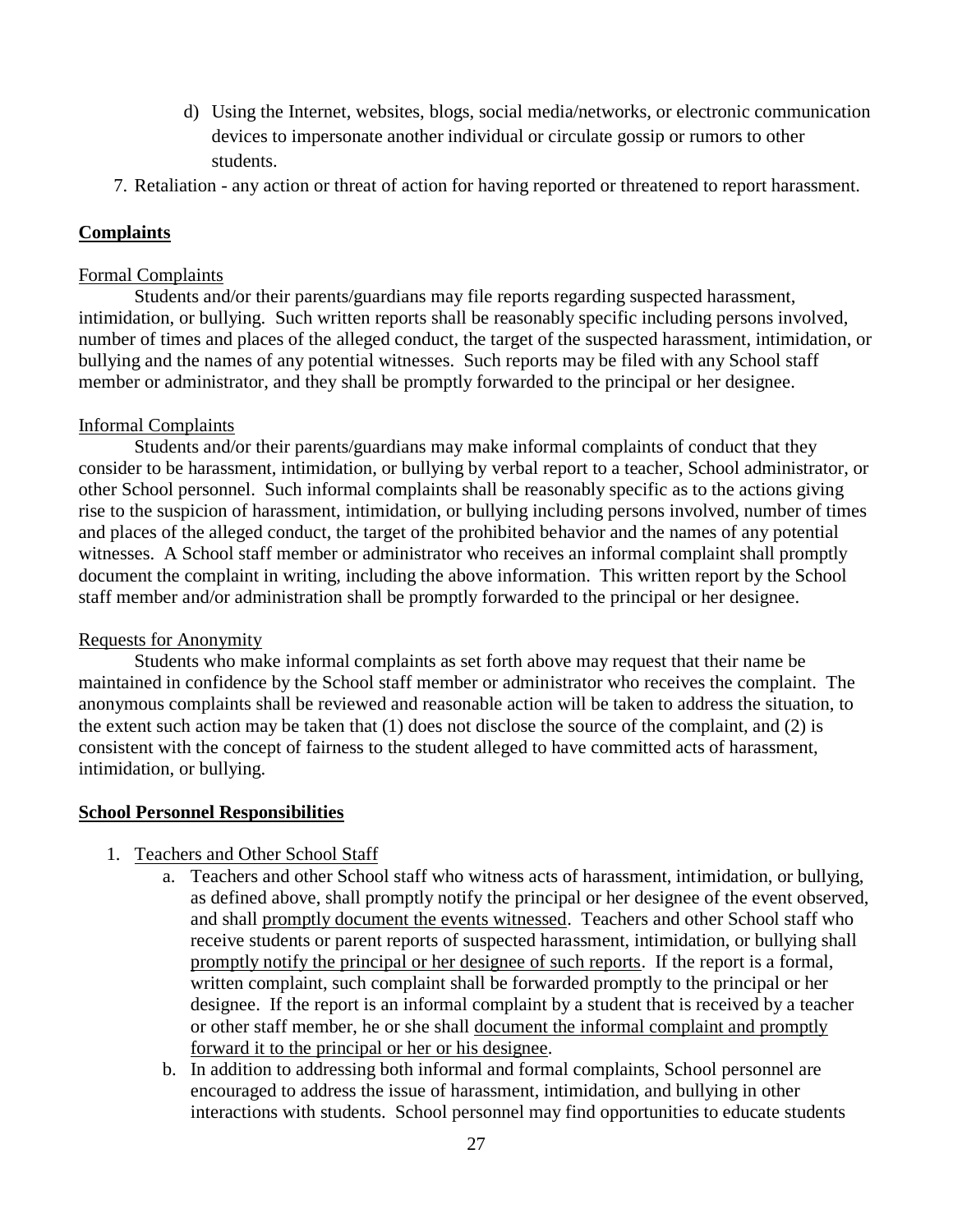about harassment, intimidation, or bullying and help eliminate such prohibited behaviors through class discussions, counseling, and reinforcement of socially appropriate behavior. School personnel should intervene promptly whenever they observe student conduct that has the purpose or effect of ridiculing, humiliating, or intimidating another student or individual, even if such conduct does not meet the formal definition of harassment, intimidation, or bullying set forth above.

c. All School personnel must cooperate with investigations by outside agencies, if any incident merits a report to law enforcement or Children's Protective Services.

#### 2. Administrator Responsibilities

- a. Investigation
	- i. The principal or his or her designee shall be promptly notified of any formal or informal complaint of suspected harassment, intimidation, or bullying. Under the direction of the principal or her/his designee, all such complaints shall be investigated promptly. The principal or her designee shall document the investigation, including any conversations with the alleged offender, victim, students, or other witnesses. Written statements may also be obtained from these individuals.
	- ii. Notwithstanding the foregoing, when a student making an informal complaint has requested anonymity, the investigation of such complaint shall be limited as is appropriate in view of the anonymity of the complaint. Such limitation of investigation may include restricting action to a simple review of the complaint (with or without discussing it with the alleged offender), subject to receipt of further information and/or the withdrawal by the complaining student of the condition that his/her report be anonymous.
- b. Response
	- i. Verified acts of harassment, intimidation, or bullying shall result in an intervention by the principal or her/his designee. The intention of such intervention is to ensure that the prohibition against harassment, intimidation, and bullying is enforced, with the goal that any such prohibited behavior will end.
	- ii. When acts of harassment, intimidation, or bullying are verified and a disciplinary response is warranted, students are subject to the full range of disciplinary consequences, including suspension and expulsion. Anonymous complaints that are not otherwise verified, however, shall not be the basis for disciplinary action.
	- iii. Harassment, intimidation, and bullying behavior can take many forms and vary dramatically in seriousness and impact on the victim and other students. Accordingly, there is no one prescribed response or discipline to verified acts of harassment, intimidation, or bullying. The forms of discipline listed in this Handbook are guidelines, and the School may use other disciplinary measures as the situation warrants. The decision whether to impose discipline and, if so, to what extent, is left to the professional and educational discretion of the principal or her/his designee.
	- iv. Once harassment, intimidation, or bullying has been verified, the principal or his/her designee should monitor the situation to determine whether there have been additional incidents of harassment, intimidation, or bullying, or retaliation from the offender or other parties. Additionally, the principal or his/her designee may inform School personnel of the incident and instruct them to monitor the victim and the offender for indications of harassing, intimidating, bullying or retaliatory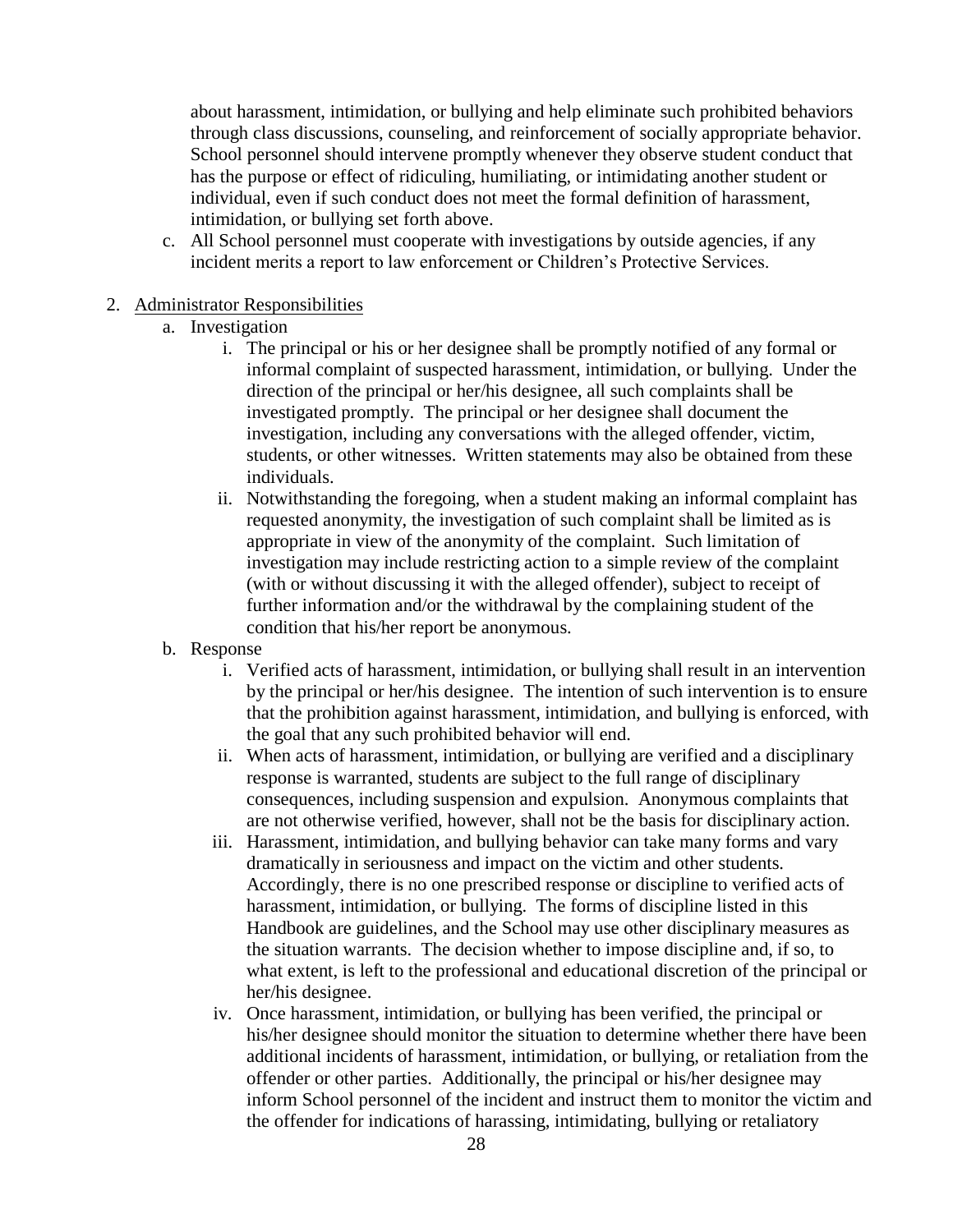behavior. School personnel are to intervene when prohibited behaviors are witnessed.

- c. Reporting
	- i. **Report to the Parent or Guardian of the Offender** if an investigation into an act of harassment, intimidation or bullying is verified. The parent/guardian shall also be notified of any disciplinary consequences imposed against that student.
	- ii. **Report to the Parent or Guardian of the Victim** if an investigation into an act of harassment, intimidation or bullying is verified.
	- iii. **Police and Child Protective Services** will be contacted as appropriate. Allegations of criminal misconduct will be reported to law enforcement, and suspected child abuse will be reported to the Child Protective Services, consistent with the Archdiocese Decree on Child Protection and Ohio law. All School personnel must cooperate with investigations by outside agencies.

#### **Miscellaneous**

No discipline issued pursuant to any Handbook shall bind the School to issue the same, or even comparable, discipline to other students in the future. Nor will any form or extent of discipline be construed as a precedent for how discipline will be imposed moving forward. Rather, the School reserves sole judgment and discretion in disciplining students based on the particular circumstances of each incident, including but not limited to the respective age(s) of the student(s) involved, the student(s)' perceived maturity level, the conduct at issue, the students(s)' attitude and degree of cooperation, the student(s)'disciplinary history, and any other aggravating or mitigating circumstances the School deems present. Nothing in this section, or anywhere else in this handbook, limits or otherwise constrains the School's authority, discretions, judgment, or responsibility in any student disciplinary matters.

*The administration reserves the right to impose disciplinary measures for any behaviors deemed inappropriate, disrespectful or dangerous to the members of the school community. The principal is the final recourse in all disciplinary situations and may waive or deviate from any disciplinary rules for just cause at his or her discretion.*

#### **DISCIPLINE PROCEDURES**

#### Grades K-3

Each classroom teacher posts classroom rules and consequences and reviews them regularly with the students. The teacher will contact parents as behavioral issues arise. In the event negative behaviors persist, a behavior plan may be developed, or further consultation may be required with the child's pediatrician or a counselor or psychologist. In grade three, teachers have the option to use the conduct system on our electronic gradebook. If behaviors are significant enough, or repeated often despite intervention, other behavioral interventions may be applied at the discretion of the principal such as points, detention, parental conferences, etc.

#### Grades 4-8

The conduct system provided by our electronic gradebook system will be used to monitor and communicate infractions. Points are assigned when rules and policies are violated. The accumulation of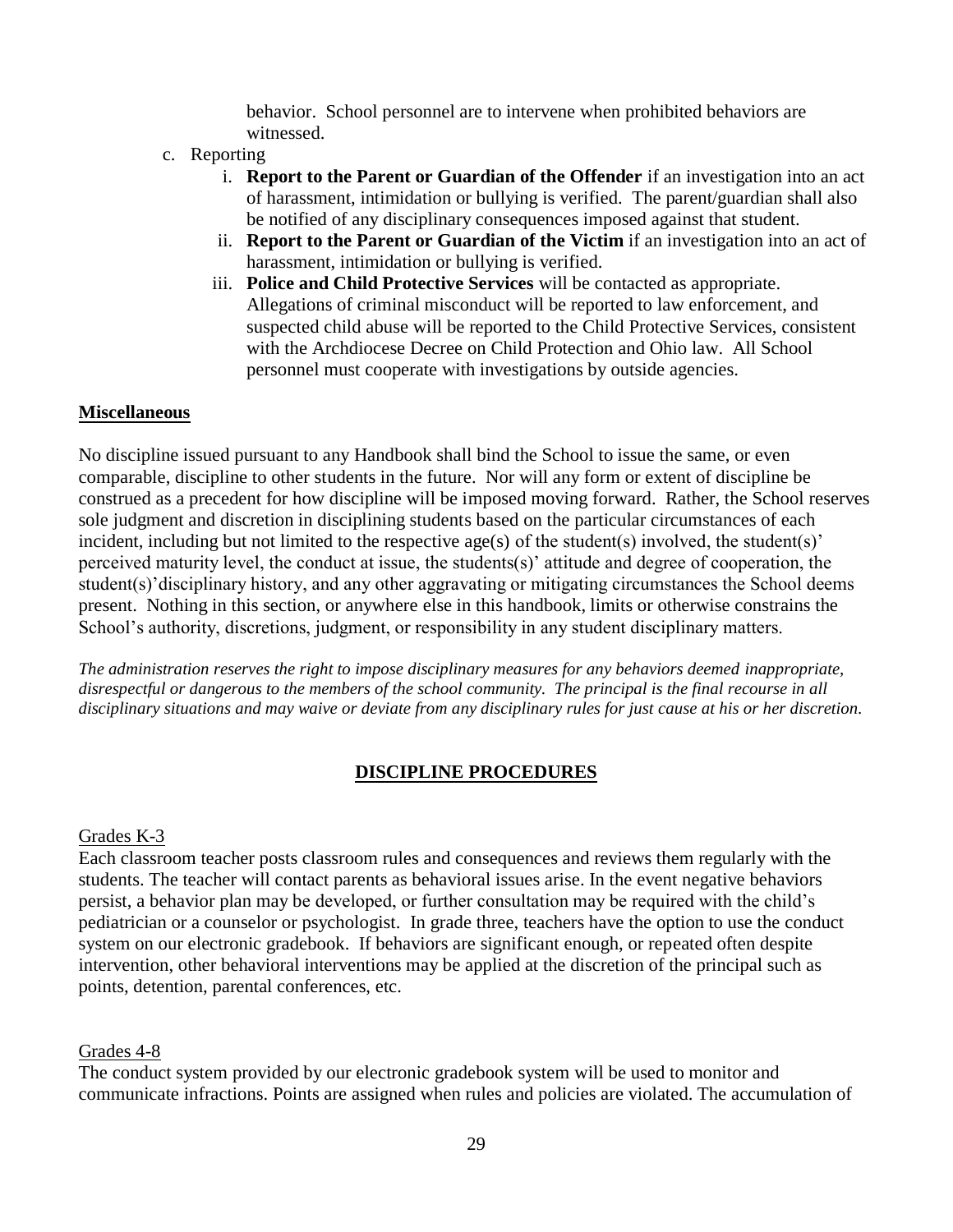points may result in a detention. Some behaviors are serious enough to warrant an immediate detention. The accumulation of detentions can result in an in-school or out-of-school suspension in grades 4-8.

#### Behavior Plans

Students may be asked to develop, in collaboration with caring adults, a Student Behavior Plan. These plans are meant to create an awareness regarding certain undesirable behaviors and what is driving their choices. With this awareness, the student is then able to identify behaviors that will better meet his or her needs. Daily and/or weekly feedback with parental support will guide the child to gradual improvement and success.

# Detentions

Detentions may be scheduled for before or after school and are supervised by a teacher or the principal. Morning detentions begin at 7:00 a.m., and afternoon detentions last until 3:45 unless otherwise noted. The activity in detention will vary with the school's needs or the nature of the infraction(s) that led to detention. In rare instances, a fee may accompany a detention to defray the cost of supervision.

#### Suspension (Grades 4-8)

In-school or out-of-school suspension may be assigned at the discretion of the principal for chronic misbehavior, repeated behaviors that are disruptive to class, or when the actions of a student are deemed a serious violation of the school discipline code. It is typically not used in grades K-3, although some circumstances may warrant it. All suspensions are subject to the process below. In the exceptional situation where a student's behavior constitutes a threat or seriously disrupts instruction and the student is immediately removed from school, the due process requirements below will be fulfilled as soon as is practical.

- Written notification is sent to the parents, detailing the cause of the suspension and the length.
- Whenever possible, the suspension will be explained to the student in person.
- A conference between the student, parents, and school representatives is held during the suspension, before it, or may be required prior to readmission to regular classes.

A student under **in-school suspension** reports to a room set aside for this purpose with necessary books and supplies, where all work assigned by the staff is completed during that time and turned in prior to dismissal. A suspended student forgoes all privileges such as recess, lunch with friends, special classes (gym, art, music, etc.), assemblies, and all other activities sponsored by St. Bernadette School. It is the responsibility of the parents to pay for a monitor or provide supervision themselves, especially if school staff members are not available when the in-school suspension must be served. Parents are encouraged to have their child earn the money to pay for the monitor (\$30-\$80).

Serious violation and/or failure to improve negative behavior after sufficient warnings may result in the **out-of-school suspension** of the student for one to five days, depending on the seriousness of the violation. An out-of-school suspension means that the student is not permitted on school property nor receives credit for any class work, homework or tests assigned by teachers during the suspension period. The student forgoes any extracurricular activity sponsored by St. Bernadette School or Boosters during the entire period of suspension. It is the parent's responsibility to notify coaches, scout leaders, etc. Failure to do so may result in additional disciplinary action. If an out-of-school suspension occurs during a major grading exercise, the student and parents may initiate a conference to determine if and how the student can make up the work for credit.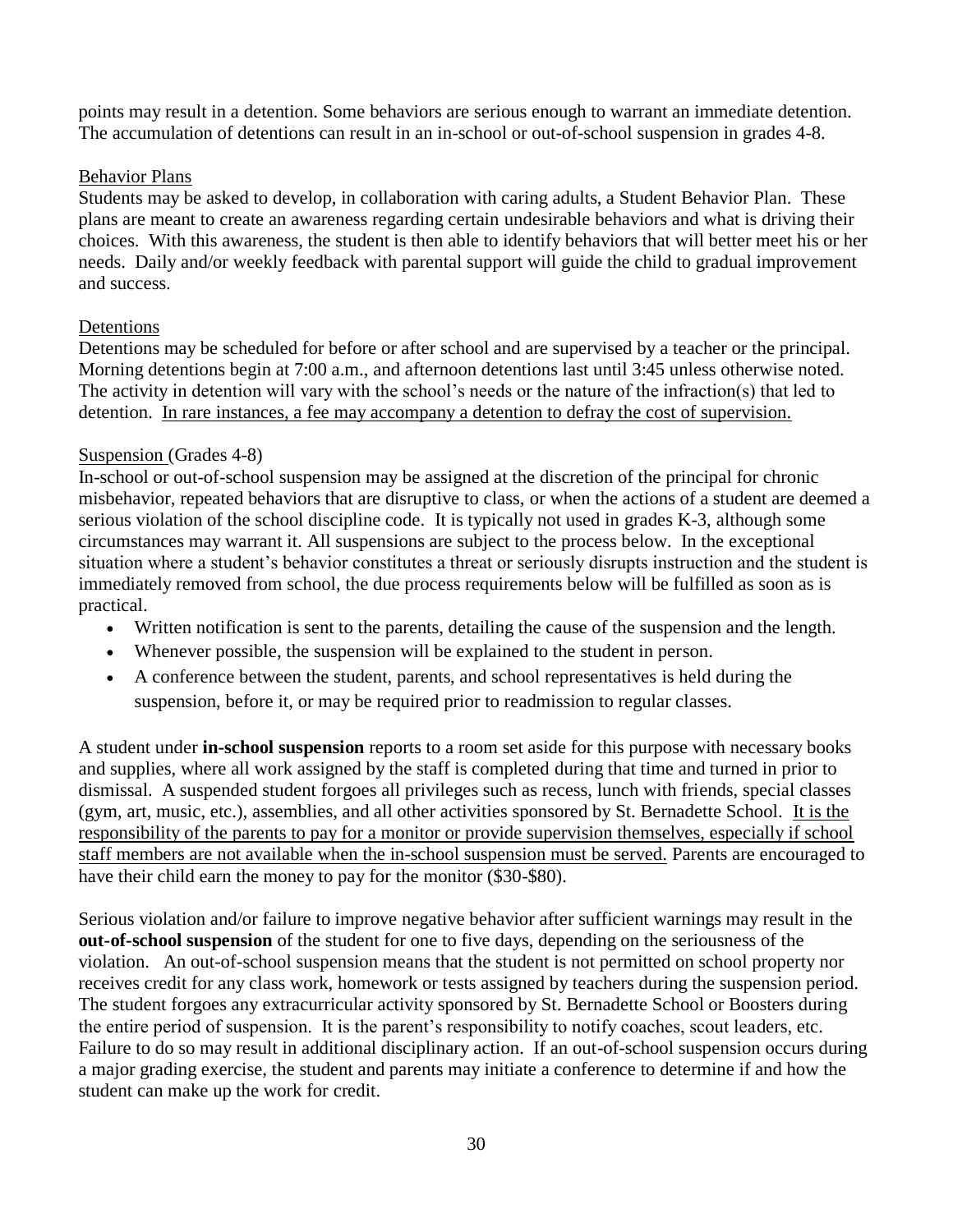In addition to the process outlined above, all out-of-school suspensions are reported to the pastor and especially serious situations may be reported to the Archdiocese of Cincinnati Catholic Schools Office.

#### Expulsion

Permanent dismissal from school will result from a grave violation of school regulations or frequent, unresolved infractions of school or classroom rules. In cases of expulsion, the following procedures are followed:

- The advice of the psychologist, physician, social worker or counselor should be sought whenever relevant.
- Written notice (email is acceptable) will be sent to the pastor, parents, and the students, stating the reasons for the student's removal and proposed expulsion.
- A hearing between the school and parents must be offered. Refusal of the meeting is considered agreement with the expulsion recommendation.
- A report detailing the reasons for the expulsion is sent to the superintendent of schools.
- Expulsions are reported to the Archdiocese of Cincinnati Catholic Schools Office.
- Parents who believe their child has been expelled from school for insufficient reason have the right to appeal, in writing, to the superintendent of schools. The decision of the superintendent to uphold the school or to order the reinstatement of the student is final.
- The withdrawal of the student must be reported to the Attendance Department of the local public school district.

#### Immediate removal

When a student's behavior constitutes a threat or serious disruption, a student may be removed immediately. Parents will be responsible for picking up the child promptly. The principal will determine the steps a student/family will need to take prior to the student's re-entry to school.

*The administration reserves the right to impose disciplinary measures for any behaviors deemed inappropriate, disrespectful or dangerous to the members of the school community. The principal is the final recourse in all disciplinary situations and may waive or deviate from any disciplinary rules for just cause at his or her discretion.*

#### **STUDENT RECOGNITION**

Students are recognized at the end of the school year based on growth and excellence in academics, character and school citizenship. *Please note: student recognition may be compromised by poor behavior, or poor attendance.* 

#### **ACADEMIC AWARDS**

Academic Excellence awards are earned in two categories by students in grades 4-8. The Gold Certificate is earned by achieving straight As in every subject, for every trimester. The Silver Certificated is earned by achieving As and Bs (mostly As) in every subject, for every trimester. To graduating students who achieved all As and Bs during their fourth through eighth grade tenure, an Academic Medal is awarded. To graduating students with straight As in grades four through eight an Academic Trophy is awarded.